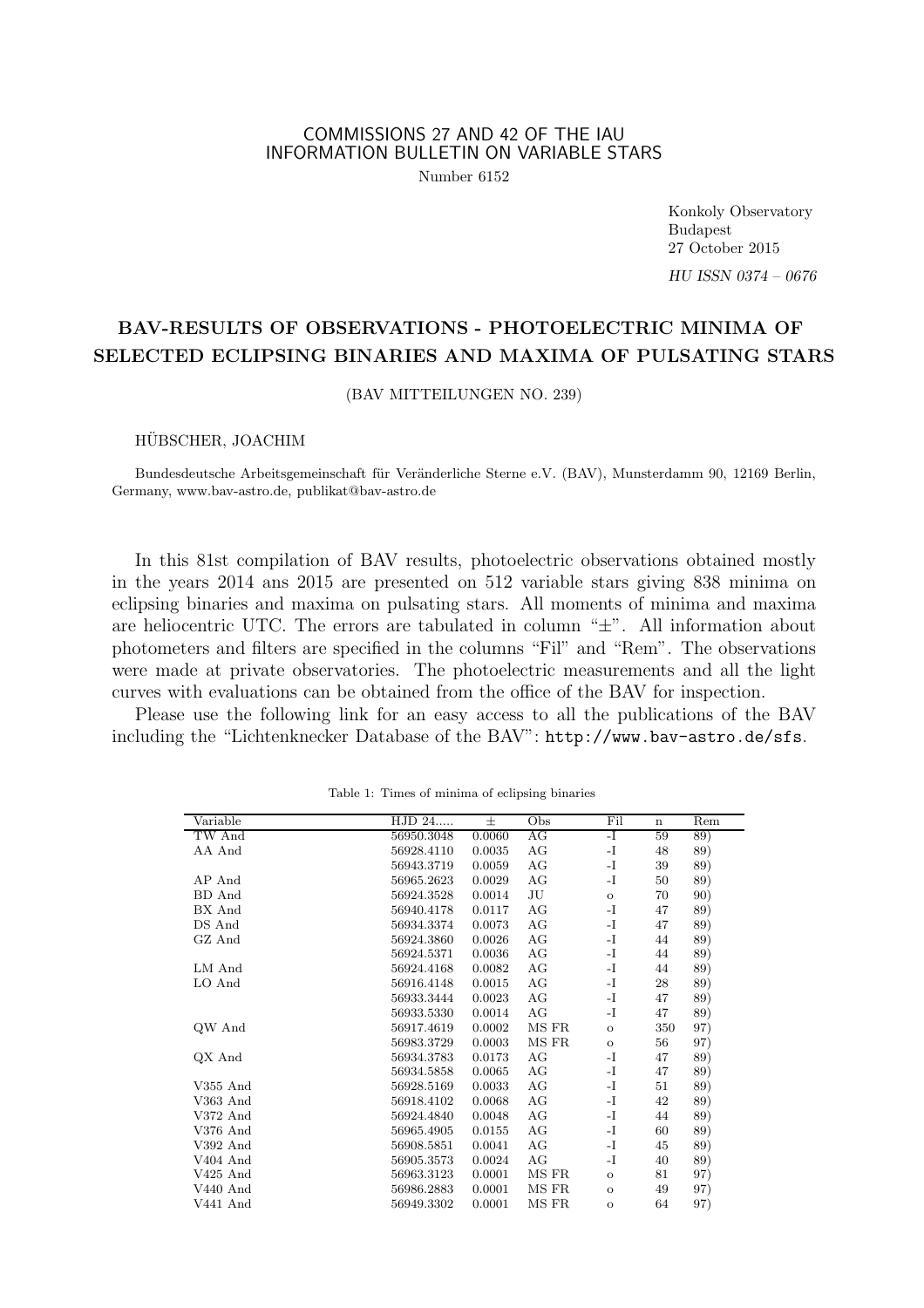|            |                              | Table 1: cont. |              |                |             |        |
|------------|------------------------------|----------------|--------------|----------------|-------------|--------|
| Variable   | $\overline{\mathrm{HJD}}$ 24 | 土              | $_{\rm Obs}$ | Fil            | $\mathbf n$ | Rem    |
| V449 And   | 56932.3542                   | 0.0001         | MS FR        | $\mathbf O$    | 57          | 97)    |
|            |                              |                |              |                |             |        |
| V490 And   | 56986.2807                   | 0.0007         | MS FR        | $\mathbf O$    | 45          | 97)    |
| $V525$ And | 56924.4139                   | 0.0109         | AG           | -1             | 44          | 89)    |
| V527 And   | 56924.3544                   | 0.0013         | AG           | -I             | 50          | 89)    |
| V530 And   | 56924.4424                   | 0.0053         | AG           | -I             | 44          | 89)    |
| V543 And   | 56928.2888                   | 0.0015         | AG           | -I             | 51          | 89)    |
|            |                              |                |              |                |             |        |
| V547 And   | 56934.4863                   | 0.0097         | AG           | $\mathbf I$    | 47          | 89)    |
| $V566$ And | 56955.3134                   | 0.0016         | AG           | -I             | 29          | 89)    |
| $V571$ And | 56963.4038                   | 0.0015         | AG           | -1             | 40          | 89)    |
| $V575$ And | 56963.4878                   | 0.0062         | AG           | -I             | 39          | 89)    |
|            |                              |                |              | $\mathbf{I}$ – |             |        |
| V613 And   | 56928.4262                   | 0.0048         | AG           |                | 49          | 89)    |
|            | 56943.4320                   | 0.0034         | AG           | -I             | 39          | 89)    |
|            | 56960.3118                   | 0.0063         | AG           | -I             | 33          | 89)    |
| $V662$ And | 56933.3781                   | 0.0016         | AG           | $\mathbf I$    | 47          | 89)    |
| V683 And   | 56908.5605                   | 0.0056         | AG           | -I             | 45          | 89)    |
|            |                              |                |              |                |             |        |
| V707 And   | 56928.6215                   | 0.0044         | AG           | $\mathbf{I}$ – | 51          | 89)    |
|            | 56949.3318                   | 0.0018         | AG           | -I             | 37          | 89)    |
| V712 And   | 56916.4882                   | 0.0070         | AG           | I-             | 28          | 89)    |
|            | 56924.3910                   | 0.0042         | AG           | $\mathbf{I}$ – | 43          | 89)    |
|            | 56924.5716                   | 0.0050         | AG           | -I             | 43          | 89)    |
|            |                              |                |              |                |             |        |
|            | 56928.4299                   | 0.0053         | AG           | $\mathbf{I}$ – | 51          | 89)    |
|            | 56928.6108                   | 0.0053         | AG           | -I             | 51          | 89)    |
|            | 56940.3586                   | 0.0046         | AG           | -I             | 41          | 89)    |
|            | 56940.5433                   | 0.0053         | AG           | $\mathbf{I}$ – | 41          | 89)    |
|            | 56949.3562                   | 0.0045         | AG           | -I             | 37          | 89)    |
|            |                              |                |              |                |             |        |
|            | 56949.5417                   | 0.0017         | AG           | $\mathbf{I}$ – | 37          | 89)    |
| CD Aqr     | 56918.4162                   | 0.0141         | AG           | -I             | 29          | 89)    |
| V417 Aql   | 56841.4861                   | 0.0012         | QU           | <b>BVIc</b>    | 30          | 91) 2) |
|            | 56842.4116                   | 0.0010         | QU           | BVIc           | 25          | 91) 2) |
|            |                              |                | QU           | BVIc           | 17          |        |
|            | 56854.4462                   | 0.0010         |              |                |             | 91) 2) |
|            | 56857.4095                   | 0.0006         | QU           | $_{\rm BIC}$   | 46          | 91) 2) |
|            | 56924.4351                   | 0.0007         | QU           | $\, {\bf B}$   | 95          | 91) 2) |
|            | 56928.3236                   | 0.0007         | QU           | $\, {\bf B}$   | 95          | 91) 2) |
|            | 56929.4349                   | 0.0007         | QU           | ${\rm Ic}$     | 76          | 91) 2) |
| V640 Aql   | 56814.4677                   | 0.0001         | MS FR        | $\rm{O}$       | 44          | 97)    |
|            |                              |                |              |                |             |        |
| V1817 Aql  | 56918.4586                   | 0.0040         | AG           | -I             | 27          | 89)    |
| RX Ari     | 56978.2404                   | 0.0030         | AG           | -I             | 42          | 89)    |
| BN Ari     | 56978.3105                   | 0.0008         | AG           | $\mathbf{I}$ – | 48          | 89)    |
|            | 56978.4590                   | 0.0006         | AG           | -I             | 48          | 89)    |
| BO Ari     |                              |                | AG           | $\mathbf{I}$ – | 48          |        |
|            | 56978.3850                   | 0.0014         |              |                |             | 89)    |
|            | 56978.5427                   | 0.0015         | AG           | -I             | 46          | 89)    |
| ZZ Aur     | 56987.4625                   | 0.0005         | MS FR        | $\rm{O}$       | 46          | 97)    |
|            | 57060.5071                   | 0.0010         | AG           | -I             | 35          | 89)    |
| GX Aur     | 56918.5337                   | 0.0005         | MS FR        | $\mathbf O$    | 109         | 97)    |
| HS Aur     | 57069.4153                   | 0.0020         | AG           | -1             | 24          |        |
|            |                              |                |              |                |             | 89)    |
| II Aur     | 56949.4819                   | 0.0002         | MS FR        | $\circ$        | 96          | 97)    |
| IU Aur     | 57042.2883                   | 0.0004         | AG           | -1             | 32          | 89)    |
| KU Aur     | 57076.3951                   | 0.0004         | JU           | $\mathbf O$    | 80          | 90)    |
| V364 Aur   | 56929.6264                   | 0.0004         | MS FR        | $\mathbf O$    | 61          | 97)    |
| V404 Aur   | 56691.2689                   | 0.0002         | MS FR        | $\rm{O}$       | 34          | 97)    |
|            |                              |                |              |                |             |        |
| V432 Aur   | 56628.5648                   | 0.0060         | BRW          | V              | 554         | 91)    |
| V455 Aur   | 57057.5485                   | 0.0018         | AG           | -1             | 48          | 89)    |
| V459 Aur   | 57042.3051                   | 0.0012         | AG           | -I             | 37          | 89)    |
| V523 Aur   | 56984.5877                   | 0.0002         | MS FR        | $\mathbf{o}$   | 43          | 97)    |
| V591 Aur   | 57060.3663                   | 0.0074         | AG           | -I             | 28          | 89)    |
|            |                              |                |              |                |             |        |
| V610 Aur   | 57057.3438                   | 0.0023         | AG           | $\mathbf I$    | 44          | 89)    |
| V620 Aur   | 57016.4170                   | 0.0003         | MS FR        | $\mathbf O$    | 49          | 97)    |
| V641 Aur   | 57062.3567                   | 0.0009         | JU           | $\mathbf O$    | 42          | 90)    |
| FY Boo     | 56729.4802                   | 0.0001         | $\rm MS~FR$  | $\mathbf O$    | 53          | 97)    |
|            |                              |                |              |                |             |        |
| PY Boo     | 57066.7037                   | 0.0001         | MS FR        | $\mathbf O$    | 79          | 97)    |
| WW Cam     | 56943.4469                   | 0.0043         | AG           | $\mathbf{I}$ – | 48          | 89)    |
| CV Cam     | 56978.2631                   | 0.0055         | AG           | $\mathbf{I}$ – | 47          | 89)    |
| DN Cam     | 56950.3295                   | 0.0054         | AG           | $\mathbf{I}$ – | 61          | 89)    |
|            | 56950.5803                   | 0.0047         | AG           | $\mathbf{I}$ – | 61          | 89)    |
|            |                              |                |              |                |             |        |
| NX Cam     | 56950.3243                   | 0.0096         | AG           | $\mathbf{I}$   | 63          | 89)    |
|            | 56950.6136                   | 0.0070         | AG           | -1             | 63          | 89)    |
| OO Cam     | 56949.2864                   | 0.0029         | AG           | -1             | 46          | 89)    |
| V366 Cam   | 56950.3560                   | 0.0197         | AG           | $\mathbf{I}$ – | 58          | 89)    |
| V382 Cam   | 56950.4368                   | 0.0004         | AG           | $\mathbf{I}$ – | 57          | 89)    |
|            |                              |                |              |                |             |        |
| TX Cnc     | 57069.3648                   | 0.0011         | AG           | -1             | 26          | 89)    |
| WW Cnc     | $57035.6867\,$               | 0.0004         | AG           | -I             | 51          | 89)    |
|            |                              |                |              |                |             |        |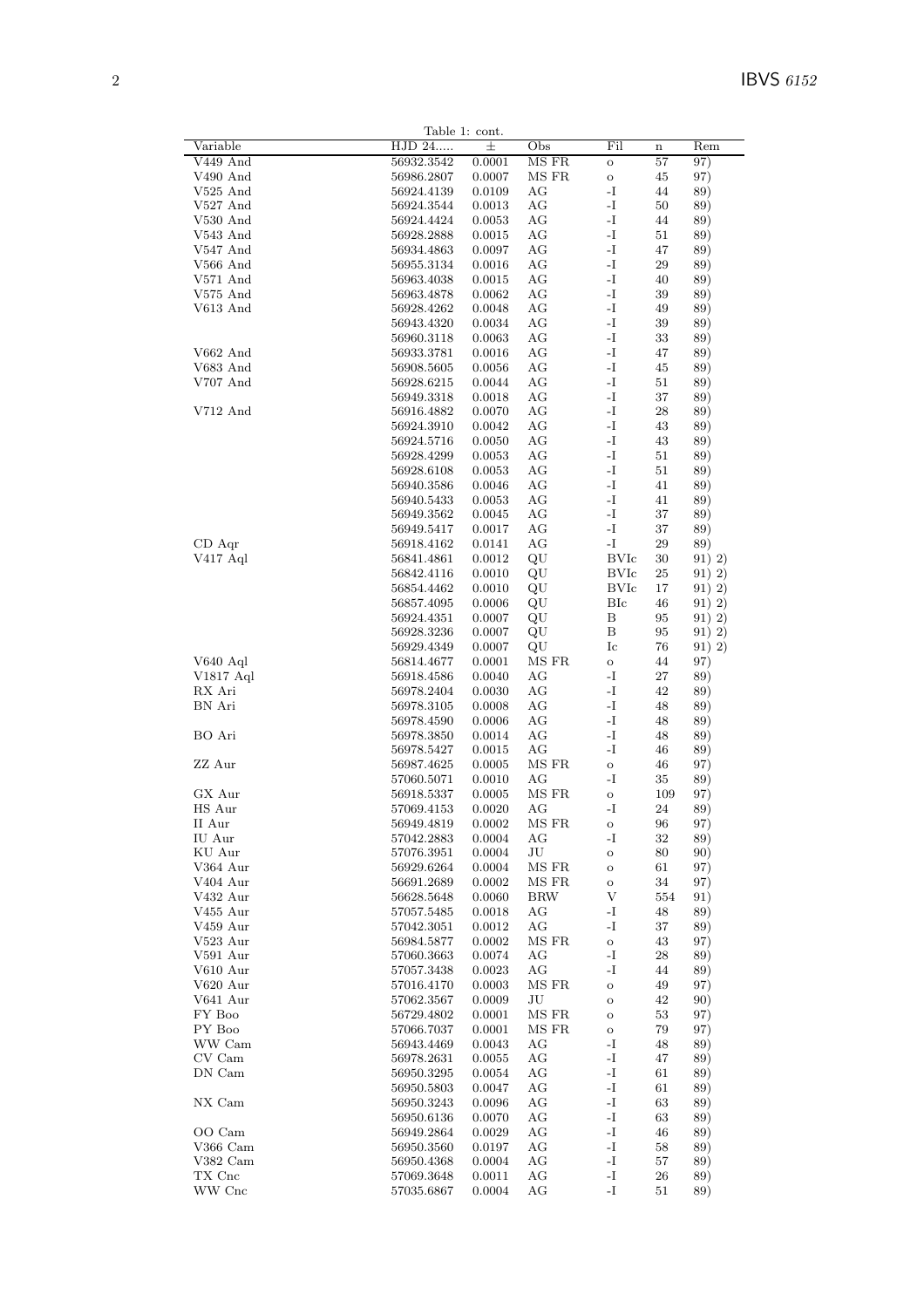| Fil<br>HJD 24<br>Rem<br>Variable<br>士<br>Obs<br>$\mathbf n$<br>WX Cnc<br>57057.4336<br>0.0055<br>AG<br>-I<br>55<br>89)<br>IN Cnc<br>$\mathbf{I}$<br>0.0004<br>АG<br>57<br>89)<br>57074.4786<br>-I<br>IO Cnc<br>0.0016<br>АG<br>57<br>89)<br>57074.4373<br>-I<br>57074.6089<br>0.0008<br>AG<br>57<br>89)<br>-I<br>IQ Cnc<br>57074.4363<br>0.0038<br>АG<br>65<br>89)<br>-I<br>LU Cnc<br>57074.3819<br>0.0027<br>AG<br>66<br>89)<br>-I<br>57074.5806<br>0.0017<br>АG<br>66<br>89)<br>BI CVn<br>AG<br>-I<br>73<br>0.0052<br>57056.6188<br>89)<br>DR CVn<br>56728.3209<br>0.0003<br>MS FR<br>62<br>97)<br>$\mathbf O$<br>MS FR<br>DX CVn<br>55943.4611<br>0.0005<br>55<br>94)<br>$\mathbf O$<br>MS FR<br>$52\,$<br>56729.3394<br>0.0002<br>97)<br>$\mathbf O$<br>MS FR<br>GG CVn<br>57069.4820<br>0.0002<br>75<br>97)<br>$\mathbf O$<br>MS FR<br>V<br>79<br>CM CMa<br>57000.0486<br>0.0010<br>84)<br>43<br>UZ CMi<br>0.0010<br>AG<br>-I<br>57074.3264<br>89)<br>XZ CMi<br>AG<br>-I<br>57074.3908<br>0.0011<br>45<br>89)<br>YY CMi<br>-I<br>57074.3107<br>0.0032<br>AG<br>41<br>89)<br>AC CMi<br>AG<br>-I<br>57069.3172<br>0.0025<br>26<br>89)<br>BB CMi<br>-I<br>57074.4305<br>0.0100<br>AG<br>45<br>89)<br>-I<br>BF CMi<br>57074.3312<br>0.0093<br>AG<br>43<br>89)<br>BH CMi<br>AG<br>-I<br>41<br>57074.4613<br>0.0075<br>89)<br>-I<br>CZ CMi<br>0.0038<br>AG<br>32<br>57061.2977<br>89)<br>-I<br>DW CMi<br>0.0003<br>AG<br>17<br>56354.4143<br>89)<br>-I<br>33<br>56713.3313<br>0.0008<br>AG<br>89)<br>-I<br>33<br>56713.4843<br>0.0005<br>АG<br>89)<br>56726.4008<br>0.0013<br>AG<br>-I<br>29<br>89)<br>RZ Cas<br>V<br>0.0002<br>KBL<br>44<br>57061.6567<br>95)<br>TV Cas<br>V<br>0.0030<br><b>BRW</b><br>688<br>56663.4359<br>91)<br>56924.4508<br>0.0025<br>AG<br>-I<br>44<br>89)<br>TW Cas<br>V<br>56621.5627<br>0.0060<br><b>BRW</b><br>527<br>91)<br>-I<br>56924.3763<br>0.0022<br>AG<br>44<br>89)<br>$\rm{J}U$<br>57074.3520<br>0.0035<br>50<br>90)<br>$\mathbf O$<br>TX Cas<br>-I<br>56933.5405<br>0.0185<br>AG<br>51<br>89)<br>XX Cas<br>AG<br>-I<br>0.0014<br>45<br>56924.3675<br>89)<br>-I<br>ZZ Cas<br>56905.3482<br>0.0037<br>AG<br>40<br>89)<br>-I<br>0.0074<br>AG<br>51<br>56928.3518<br>89)<br>AE Cas<br>SCI<br>62<br>56949.5505<br>0.0003<br>90)<br>$\mathbf O$<br>BS Cas<br>-I<br>56905.3932<br>0.0013<br>AG<br>40<br>89)<br>-I<br>$56905.6131\,$<br>0.0006<br>AG<br>40<br>89)<br>DN Cas<br>AG<br>-I<br>56934.3399<br>0.0055<br>47<br>89)<br>-I<br>DO Cas<br>56933.2902<br>0.0002<br>AG<br>50<br>89)<br>EG Cas<br>0.0029<br>AG<br>-1<br>60<br>56950.4442<br>89)<br>EP Cas<br>0.0013<br>AG<br>-I<br>60<br>56950.4965<br>89)<br>$\mathop{\hbox{\rm ES}}$ Cas<br>MS FR<br>56933.3790<br>0.0002<br>66<br>97)<br>$\mathbf O$<br>0.0015<br>AG<br>-I<br>EY Cas<br>56950.2919<br>59<br>89)<br>AG<br>-I<br>56950.5339<br>0.0029<br>59<br>89)<br>GG Cas<br>AG<br>-1<br>38<br>89)<br>56905.3745<br>0.0095<br>-I<br>IL Cas<br>0.0109<br>AG<br>25<br>89)<br>56916.4821<br>IQ Cas<br>0.0002<br>MS FR<br>293<br>56918.3959<br>97)<br>$\mathbf O$<br>-I<br>IR Cas<br>0.0011<br>AG<br>40<br>56918.4784<br>89)<br>-I<br>KR Cas<br>56930.4121<br>0.0129<br>AG<br>66<br>89)<br>KT Cas<br>-I<br>56955.5956<br>0.0023<br>AG<br>61<br>89)<br>-I<br>LR Cas<br>0.0030<br>AG<br>45<br>89)<br>56908.4047<br>-I<br>MN Cas<br>0.0013<br>AG<br>44<br>56908.5443<br>89)<br>MT Cas<br>56950.2602<br>0.0013<br>AG<br>-I<br>59<br>89)<br>-I<br>56950.4193<br>0.0015<br>AG<br>59<br>89)<br>-I<br>56950.5733<br>0.0005<br>АG<br>59<br>89)<br>OR Cas<br>-I<br>56928.4519<br>0.0028<br>АG<br>51<br>89)<br>OX Cas<br>-I<br>56916.4223<br>0.0059<br>AG<br>28<br>89)<br>PV Cas<br>AG<br>$\mathbf{-I}$<br>0.0042<br>45<br>56908.5063<br>89)<br>$-U-I$<br>QQ Cas<br>55155.3169<br>0.0004<br>RAT RCR<br>165<br>86)<br>$V345$ Cas<br>56933.5529<br>0.0003<br>SCI<br>77<br>90)<br>$\rm{O}$<br>AG<br>-I<br>V368 Cas<br>56978.4254<br>0.0152<br>47<br>89)<br>AG<br>-I<br>$V374$ Cas<br>0.0041<br>59<br>56950.4984<br>89)<br>V<br>$V375$ Cas<br>0.0060<br><b>BRW</b><br>222<br>56569.3691<br>91)<br>-I<br>56907.5165<br>0.0082<br>AG<br>53<br>89)<br>-I<br>V380 Cas<br>AG<br>52<br>56933.2915<br>0.0033<br>89)<br>-I<br>V381 Cas<br>0.0047<br>AG<br>56<br>56907.5781<br>89)<br>V<br>56970.4343<br>0.0030<br><b>BRW</b><br>206<br>91)<br>$27\,$<br>V387 Cas<br>56955.3523<br>0.0009<br>AG<br>-1<br>89)<br>V389 Cas<br>56940.5642<br>0.0059<br>AG<br>-1<br>47<br>89)<br>56965.5118<br>0.0012<br>AG<br>-1<br>46<br>89) | Table 1: cont. |  |  |  |  |  |  |  |  |  |
|-----------------------------------------------------------------------------------------------------------------------------------------------------------------------------------------------------------------------------------------------------------------------------------------------------------------------------------------------------------------------------------------------------------------------------------------------------------------------------------------------------------------------------------------------------------------------------------------------------------------------------------------------------------------------------------------------------------------------------------------------------------------------------------------------------------------------------------------------------------------------------------------------------------------------------------------------------------------------------------------------------------------------------------------------------------------------------------------------------------------------------------------------------------------------------------------------------------------------------------------------------------------------------------------------------------------------------------------------------------------------------------------------------------------------------------------------------------------------------------------------------------------------------------------------------------------------------------------------------------------------------------------------------------------------------------------------------------------------------------------------------------------------------------------------------------------------------------------------------------------------------------------------------------------------------------------------------------------------------------------------------------------------------------------------------------------------------------------------------------------------------------------------------------------------------------------------------------------------------------------------------------------------------------------------------------------------------------------------------------------------------------------------------------------------------------------------------------------------------------------------------------------------------------------------------------------------------------------------------------------------------------------------------------------------------------------------------------------------------------------------------------------------------------------------------------------------------------------------------------------------------------------------------------------------------------------------------------------------------------------------------------------------------------------------------------------------------------------------------------------------------------------------------------------------------------------------------------------------------------------------------------------------------------------------------------------------------------------------------------------------------------------------------------------------------------------------------------------------------------------------------------------------------------------------------------------------------------------------------------------------------------------------------------------------------------------------------------------------------------------------------------------------------------------------------------------------------------------------------------------------------------------------------------------------------------------------------------------------------------------------------------------------------------------------------------------------------------------------------------------------------------------------------------------------------------------------------------------------------------------------------------------------------------------------------------------------------------------------------------------------------------------------------------------------------------------------------------------------------------|----------------|--|--|--|--|--|--|--|--|--|
|                                                                                                                                                                                                                                                                                                                                                                                                                                                                                                                                                                                                                                                                                                                                                                                                                                                                                                                                                                                                                                                                                                                                                                                                                                                                                                                                                                                                                                                                                                                                                                                                                                                                                                                                                                                                                                                                                                                                                                                                                                                                                                                                                                                                                                                                                                                                                                                                                                                                                                                                                                                                                                                                                                                                                                                                                                                                                                                                                                                                                                                                                                                                                                                                                                                                                                                                                                                                                                                                                                                                                                                                                                                                                                                                                                                                                                                                                                                                                                                                                                                                                                                                                                                                                                                                                                                                                                                                                                                                                   |                |  |  |  |  |  |  |  |  |  |
|                                                                                                                                                                                                                                                                                                                                                                                                                                                                                                                                                                                                                                                                                                                                                                                                                                                                                                                                                                                                                                                                                                                                                                                                                                                                                                                                                                                                                                                                                                                                                                                                                                                                                                                                                                                                                                                                                                                                                                                                                                                                                                                                                                                                                                                                                                                                                                                                                                                                                                                                                                                                                                                                                                                                                                                                                                                                                                                                                                                                                                                                                                                                                                                                                                                                                                                                                                                                                                                                                                                                                                                                                                                                                                                                                                                                                                                                                                                                                                                                                                                                                                                                                                                                                                                                                                                                                                                                                                                                                   |                |  |  |  |  |  |  |  |  |  |
|                                                                                                                                                                                                                                                                                                                                                                                                                                                                                                                                                                                                                                                                                                                                                                                                                                                                                                                                                                                                                                                                                                                                                                                                                                                                                                                                                                                                                                                                                                                                                                                                                                                                                                                                                                                                                                                                                                                                                                                                                                                                                                                                                                                                                                                                                                                                                                                                                                                                                                                                                                                                                                                                                                                                                                                                                                                                                                                                                                                                                                                                                                                                                                                                                                                                                                                                                                                                                                                                                                                                                                                                                                                                                                                                                                                                                                                                                                                                                                                                                                                                                                                                                                                                                                                                                                                                                                                                                                                                                   |                |  |  |  |  |  |  |  |  |  |
|                                                                                                                                                                                                                                                                                                                                                                                                                                                                                                                                                                                                                                                                                                                                                                                                                                                                                                                                                                                                                                                                                                                                                                                                                                                                                                                                                                                                                                                                                                                                                                                                                                                                                                                                                                                                                                                                                                                                                                                                                                                                                                                                                                                                                                                                                                                                                                                                                                                                                                                                                                                                                                                                                                                                                                                                                                                                                                                                                                                                                                                                                                                                                                                                                                                                                                                                                                                                                                                                                                                                                                                                                                                                                                                                                                                                                                                                                                                                                                                                                                                                                                                                                                                                                                                                                                                                                                                                                                                                                   |                |  |  |  |  |  |  |  |  |  |
|                                                                                                                                                                                                                                                                                                                                                                                                                                                                                                                                                                                                                                                                                                                                                                                                                                                                                                                                                                                                                                                                                                                                                                                                                                                                                                                                                                                                                                                                                                                                                                                                                                                                                                                                                                                                                                                                                                                                                                                                                                                                                                                                                                                                                                                                                                                                                                                                                                                                                                                                                                                                                                                                                                                                                                                                                                                                                                                                                                                                                                                                                                                                                                                                                                                                                                                                                                                                                                                                                                                                                                                                                                                                                                                                                                                                                                                                                                                                                                                                                                                                                                                                                                                                                                                                                                                                                                                                                                                                                   |                |  |  |  |  |  |  |  |  |  |
|                                                                                                                                                                                                                                                                                                                                                                                                                                                                                                                                                                                                                                                                                                                                                                                                                                                                                                                                                                                                                                                                                                                                                                                                                                                                                                                                                                                                                                                                                                                                                                                                                                                                                                                                                                                                                                                                                                                                                                                                                                                                                                                                                                                                                                                                                                                                                                                                                                                                                                                                                                                                                                                                                                                                                                                                                                                                                                                                                                                                                                                                                                                                                                                                                                                                                                                                                                                                                                                                                                                                                                                                                                                                                                                                                                                                                                                                                                                                                                                                                                                                                                                                                                                                                                                                                                                                                                                                                                                                                   |                |  |  |  |  |  |  |  |  |  |
|                                                                                                                                                                                                                                                                                                                                                                                                                                                                                                                                                                                                                                                                                                                                                                                                                                                                                                                                                                                                                                                                                                                                                                                                                                                                                                                                                                                                                                                                                                                                                                                                                                                                                                                                                                                                                                                                                                                                                                                                                                                                                                                                                                                                                                                                                                                                                                                                                                                                                                                                                                                                                                                                                                                                                                                                                                                                                                                                                                                                                                                                                                                                                                                                                                                                                                                                                                                                                                                                                                                                                                                                                                                                                                                                                                                                                                                                                                                                                                                                                                                                                                                                                                                                                                                                                                                                                                                                                                                                                   |                |  |  |  |  |  |  |  |  |  |
|                                                                                                                                                                                                                                                                                                                                                                                                                                                                                                                                                                                                                                                                                                                                                                                                                                                                                                                                                                                                                                                                                                                                                                                                                                                                                                                                                                                                                                                                                                                                                                                                                                                                                                                                                                                                                                                                                                                                                                                                                                                                                                                                                                                                                                                                                                                                                                                                                                                                                                                                                                                                                                                                                                                                                                                                                                                                                                                                                                                                                                                                                                                                                                                                                                                                                                                                                                                                                                                                                                                                                                                                                                                                                                                                                                                                                                                                                                                                                                                                                                                                                                                                                                                                                                                                                                                                                                                                                                                                                   |                |  |  |  |  |  |  |  |  |  |
|                                                                                                                                                                                                                                                                                                                                                                                                                                                                                                                                                                                                                                                                                                                                                                                                                                                                                                                                                                                                                                                                                                                                                                                                                                                                                                                                                                                                                                                                                                                                                                                                                                                                                                                                                                                                                                                                                                                                                                                                                                                                                                                                                                                                                                                                                                                                                                                                                                                                                                                                                                                                                                                                                                                                                                                                                                                                                                                                                                                                                                                                                                                                                                                                                                                                                                                                                                                                                                                                                                                                                                                                                                                                                                                                                                                                                                                                                                                                                                                                                                                                                                                                                                                                                                                                                                                                                                                                                                                                                   |                |  |  |  |  |  |  |  |  |  |
|                                                                                                                                                                                                                                                                                                                                                                                                                                                                                                                                                                                                                                                                                                                                                                                                                                                                                                                                                                                                                                                                                                                                                                                                                                                                                                                                                                                                                                                                                                                                                                                                                                                                                                                                                                                                                                                                                                                                                                                                                                                                                                                                                                                                                                                                                                                                                                                                                                                                                                                                                                                                                                                                                                                                                                                                                                                                                                                                                                                                                                                                                                                                                                                                                                                                                                                                                                                                                                                                                                                                                                                                                                                                                                                                                                                                                                                                                                                                                                                                                                                                                                                                                                                                                                                                                                                                                                                                                                                                                   |                |  |  |  |  |  |  |  |  |  |
|                                                                                                                                                                                                                                                                                                                                                                                                                                                                                                                                                                                                                                                                                                                                                                                                                                                                                                                                                                                                                                                                                                                                                                                                                                                                                                                                                                                                                                                                                                                                                                                                                                                                                                                                                                                                                                                                                                                                                                                                                                                                                                                                                                                                                                                                                                                                                                                                                                                                                                                                                                                                                                                                                                                                                                                                                                                                                                                                                                                                                                                                                                                                                                                                                                                                                                                                                                                                                                                                                                                                                                                                                                                                                                                                                                                                                                                                                                                                                                                                                                                                                                                                                                                                                                                                                                                                                                                                                                                                                   |                |  |  |  |  |  |  |  |  |  |
|                                                                                                                                                                                                                                                                                                                                                                                                                                                                                                                                                                                                                                                                                                                                                                                                                                                                                                                                                                                                                                                                                                                                                                                                                                                                                                                                                                                                                                                                                                                                                                                                                                                                                                                                                                                                                                                                                                                                                                                                                                                                                                                                                                                                                                                                                                                                                                                                                                                                                                                                                                                                                                                                                                                                                                                                                                                                                                                                                                                                                                                                                                                                                                                                                                                                                                                                                                                                                                                                                                                                                                                                                                                                                                                                                                                                                                                                                                                                                                                                                                                                                                                                                                                                                                                                                                                                                                                                                                                                                   |                |  |  |  |  |  |  |  |  |  |
|                                                                                                                                                                                                                                                                                                                                                                                                                                                                                                                                                                                                                                                                                                                                                                                                                                                                                                                                                                                                                                                                                                                                                                                                                                                                                                                                                                                                                                                                                                                                                                                                                                                                                                                                                                                                                                                                                                                                                                                                                                                                                                                                                                                                                                                                                                                                                                                                                                                                                                                                                                                                                                                                                                                                                                                                                                                                                                                                                                                                                                                                                                                                                                                                                                                                                                                                                                                                                                                                                                                                                                                                                                                                                                                                                                                                                                                                                                                                                                                                                                                                                                                                                                                                                                                                                                                                                                                                                                                                                   |                |  |  |  |  |  |  |  |  |  |
|                                                                                                                                                                                                                                                                                                                                                                                                                                                                                                                                                                                                                                                                                                                                                                                                                                                                                                                                                                                                                                                                                                                                                                                                                                                                                                                                                                                                                                                                                                                                                                                                                                                                                                                                                                                                                                                                                                                                                                                                                                                                                                                                                                                                                                                                                                                                                                                                                                                                                                                                                                                                                                                                                                                                                                                                                                                                                                                                                                                                                                                                                                                                                                                                                                                                                                                                                                                                                                                                                                                                                                                                                                                                                                                                                                                                                                                                                                                                                                                                                                                                                                                                                                                                                                                                                                                                                                                                                                                                                   |                |  |  |  |  |  |  |  |  |  |
|                                                                                                                                                                                                                                                                                                                                                                                                                                                                                                                                                                                                                                                                                                                                                                                                                                                                                                                                                                                                                                                                                                                                                                                                                                                                                                                                                                                                                                                                                                                                                                                                                                                                                                                                                                                                                                                                                                                                                                                                                                                                                                                                                                                                                                                                                                                                                                                                                                                                                                                                                                                                                                                                                                                                                                                                                                                                                                                                                                                                                                                                                                                                                                                                                                                                                                                                                                                                                                                                                                                                                                                                                                                                                                                                                                                                                                                                                                                                                                                                                                                                                                                                                                                                                                                                                                                                                                                                                                                                                   |                |  |  |  |  |  |  |  |  |  |
|                                                                                                                                                                                                                                                                                                                                                                                                                                                                                                                                                                                                                                                                                                                                                                                                                                                                                                                                                                                                                                                                                                                                                                                                                                                                                                                                                                                                                                                                                                                                                                                                                                                                                                                                                                                                                                                                                                                                                                                                                                                                                                                                                                                                                                                                                                                                                                                                                                                                                                                                                                                                                                                                                                                                                                                                                                                                                                                                                                                                                                                                                                                                                                                                                                                                                                                                                                                                                                                                                                                                                                                                                                                                                                                                                                                                                                                                                                                                                                                                                                                                                                                                                                                                                                                                                                                                                                                                                                                                                   |                |  |  |  |  |  |  |  |  |  |
|                                                                                                                                                                                                                                                                                                                                                                                                                                                                                                                                                                                                                                                                                                                                                                                                                                                                                                                                                                                                                                                                                                                                                                                                                                                                                                                                                                                                                                                                                                                                                                                                                                                                                                                                                                                                                                                                                                                                                                                                                                                                                                                                                                                                                                                                                                                                                                                                                                                                                                                                                                                                                                                                                                                                                                                                                                                                                                                                                                                                                                                                                                                                                                                                                                                                                                                                                                                                                                                                                                                                                                                                                                                                                                                                                                                                                                                                                                                                                                                                                                                                                                                                                                                                                                                                                                                                                                                                                                                                                   |                |  |  |  |  |  |  |  |  |  |
|                                                                                                                                                                                                                                                                                                                                                                                                                                                                                                                                                                                                                                                                                                                                                                                                                                                                                                                                                                                                                                                                                                                                                                                                                                                                                                                                                                                                                                                                                                                                                                                                                                                                                                                                                                                                                                                                                                                                                                                                                                                                                                                                                                                                                                                                                                                                                                                                                                                                                                                                                                                                                                                                                                                                                                                                                                                                                                                                                                                                                                                                                                                                                                                                                                                                                                                                                                                                                                                                                                                                                                                                                                                                                                                                                                                                                                                                                                                                                                                                                                                                                                                                                                                                                                                                                                                                                                                                                                                                                   |                |  |  |  |  |  |  |  |  |  |
|                                                                                                                                                                                                                                                                                                                                                                                                                                                                                                                                                                                                                                                                                                                                                                                                                                                                                                                                                                                                                                                                                                                                                                                                                                                                                                                                                                                                                                                                                                                                                                                                                                                                                                                                                                                                                                                                                                                                                                                                                                                                                                                                                                                                                                                                                                                                                                                                                                                                                                                                                                                                                                                                                                                                                                                                                                                                                                                                                                                                                                                                                                                                                                                                                                                                                                                                                                                                                                                                                                                                                                                                                                                                                                                                                                                                                                                                                                                                                                                                                                                                                                                                                                                                                                                                                                                                                                                                                                                                                   |                |  |  |  |  |  |  |  |  |  |
|                                                                                                                                                                                                                                                                                                                                                                                                                                                                                                                                                                                                                                                                                                                                                                                                                                                                                                                                                                                                                                                                                                                                                                                                                                                                                                                                                                                                                                                                                                                                                                                                                                                                                                                                                                                                                                                                                                                                                                                                                                                                                                                                                                                                                                                                                                                                                                                                                                                                                                                                                                                                                                                                                                                                                                                                                                                                                                                                                                                                                                                                                                                                                                                                                                                                                                                                                                                                                                                                                                                                                                                                                                                                                                                                                                                                                                                                                                                                                                                                                                                                                                                                                                                                                                                                                                                                                                                                                                                                                   |                |  |  |  |  |  |  |  |  |  |
|                                                                                                                                                                                                                                                                                                                                                                                                                                                                                                                                                                                                                                                                                                                                                                                                                                                                                                                                                                                                                                                                                                                                                                                                                                                                                                                                                                                                                                                                                                                                                                                                                                                                                                                                                                                                                                                                                                                                                                                                                                                                                                                                                                                                                                                                                                                                                                                                                                                                                                                                                                                                                                                                                                                                                                                                                                                                                                                                                                                                                                                                                                                                                                                                                                                                                                                                                                                                                                                                                                                                                                                                                                                                                                                                                                                                                                                                                                                                                                                                                                                                                                                                                                                                                                                                                                                                                                                                                                                                                   |                |  |  |  |  |  |  |  |  |  |
|                                                                                                                                                                                                                                                                                                                                                                                                                                                                                                                                                                                                                                                                                                                                                                                                                                                                                                                                                                                                                                                                                                                                                                                                                                                                                                                                                                                                                                                                                                                                                                                                                                                                                                                                                                                                                                                                                                                                                                                                                                                                                                                                                                                                                                                                                                                                                                                                                                                                                                                                                                                                                                                                                                                                                                                                                                                                                                                                                                                                                                                                                                                                                                                                                                                                                                                                                                                                                                                                                                                                                                                                                                                                                                                                                                                                                                                                                                                                                                                                                                                                                                                                                                                                                                                                                                                                                                                                                                                                                   |                |  |  |  |  |  |  |  |  |  |
|                                                                                                                                                                                                                                                                                                                                                                                                                                                                                                                                                                                                                                                                                                                                                                                                                                                                                                                                                                                                                                                                                                                                                                                                                                                                                                                                                                                                                                                                                                                                                                                                                                                                                                                                                                                                                                                                                                                                                                                                                                                                                                                                                                                                                                                                                                                                                                                                                                                                                                                                                                                                                                                                                                                                                                                                                                                                                                                                                                                                                                                                                                                                                                                                                                                                                                                                                                                                                                                                                                                                                                                                                                                                                                                                                                                                                                                                                                                                                                                                                                                                                                                                                                                                                                                                                                                                                                                                                                                                                   |                |  |  |  |  |  |  |  |  |  |
|                                                                                                                                                                                                                                                                                                                                                                                                                                                                                                                                                                                                                                                                                                                                                                                                                                                                                                                                                                                                                                                                                                                                                                                                                                                                                                                                                                                                                                                                                                                                                                                                                                                                                                                                                                                                                                                                                                                                                                                                                                                                                                                                                                                                                                                                                                                                                                                                                                                                                                                                                                                                                                                                                                                                                                                                                                                                                                                                                                                                                                                                                                                                                                                                                                                                                                                                                                                                                                                                                                                                                                                                                                                                                                                                                                                                                                                                                                                                                                                                                                                                                                                                                                                                                                                                                                                                                                                                                                                                                   |                |  |  |  |  |  |  |  |  |  |
|                                                                                                                                                                                                                                                                                                                                                                                                                                                                                                                                                                                                                                                                                                                                                                                                                                                                                                                                                                                                                                                                                                                                                                                                                                                                                                                                                                                                                                                                                                                                                                                                                                                                                                                                                                                                                                                                                                                                                                                                                                                                                                                                                                                                                                                                                                                                                                                                                                                                                                                                                                                                                                                                                                                                                                                                                                                                                                                                                                                                                                                                                                                                                                                                                                                                                                                                                                                                                                                                                                                                                                                                                                                                                                                                                                                                                                                                                                                                                                                                                                                                                                                                                                                                                                                                                                                                                                                                                                                                                   |                |  |  |  |  |  |  |  |  |  |
|                                                                                                                                                                                                                                                                                                                                                                                                                                                                                                                                                                                                                                                                                                                                                                                                                                                                                                                                                                                                                                                                                                                                                                                                                                                                                                                                                                                                                                                                                                                                                                                                                                                                                                                                                                                                                                                                                                                                                                                                                                                                                                                                                                                                                                                                                                                                                                                                                                                                                                                                                                                                                                                                                                                                                                                                                                                                                                                                                                                                                                                                                                                                                                                                                                                                                                                                                                                                                                                                                                                                                                                                                                                                                                                                                                                                                                                                                                                                                                                                                                                                                                                                                                                                                                                                                                                                                                                                                                                                                   |                |  |  |  |  |  |  |  |  |  |
|                                                                                                                                                                                                                                                                                                                                                                                                                                                                                                                                                                                                                                                                                                                                                                                                                                                                                                                                                                                                                                                                                                                                                                                                                                                                                                                                                                                                                                                                                                                                                                                                                                                                                                                                                                                                                                                                                                                                                                                                                                                                                                                                                                                                                                                                                                                                                                                                                                                                                                                                                                                                                                                                                                                                                                                                                                                                                                                                                                                                                                                                                                                                                                                                                                                                                                                                                                                                                                                                                                                                                                                                                                                                                                                                                                                                                                                                                                                                                                                                                                                                                                                                                                                                                                                                                                                                                                                                                                                                                   |                |  |  |  |  |  |  |  |  |  |
|                                                                                                                                                                                                                                                                                                                                                                                                                                                                                                                                                                                                                                                                                                                                                                                                                                                                                                                                                                                                                                                                                                                                                                                                                                                                                                                                                                                                                                                                                                                                                                                                                                                                                                                                                                                                                                                                                                                                                                                                                                                                                                                                                                                                                                                                                                                                                                                                                                                                                                                                                                                                                                                                                                                                                                                                                                                                                                                                                                                                                                                                                                                                                                                                                                                                                                                                                                                                                                                                                                                                                                                                                                                                                                                                                                                                                                                                                                                                                                                                                                                                                                                                                                                                                                                                                                                                                                                                                                                                                   |                |  |  |  |  |  |  |  |  |  |
|                                                                                                                                                                                                                                                                                                                                                                                                                                                                                                                                                                                                                                                                                                                                                                                                                                                                                                                                                                                                                                                                                                                                                                                                                                                                                                                                                                                                                                                                                                                                                                                                                                                                                                                                                                                                                                                                                                                                                                                                                                                                                                                                                                                                                                                                                                                                                                                                                                                                                                                                                                                                                                                                                                                                                                                                                                                                                                                                                                                                                                                                                                                                                                                                                                                                                                                                                                                                                                                                                                                                                                                                                                                                                                                                                                                                                                                                                                                                                                                                                                                                                                                                                                                                                                                                                                                                                                                                                                                                                   |                |  |  |  |  |  |  |  |  |  |
|                                                                                                                                                                                                                                                                                                                                                                                                                                                                                                                                                                                                                                                                                                                                                                                                                                                                                                                                                                                                                                                                                                                                                                                                                                                                                                                                                                                                                                                                                                                                                                                                                                                                                                                                                                                                                                                                                                                                                                                                                                                                                                                                                                                                                                                                                                                                                                                                                                                                                                                                                                                                                                                                                                                                                                                                                                                                                                                                                                                                                                                                                                                                                                                                                                                                                                                                                                                                                                                                                                                                                                                                                                                                                                                                                                                                                                                                                                                                                                                                                                                                                                                                                                                                                                                                                                                                                                                                                                                                                   |                |  |  |  |  |  |  |  |  |  |
|                                                                                                                                                                                                                                                                                                                                                                                                                                                                                                                                                                                                                                                                                                                                                                                                                                                                                                                                                                                                                                                                                                                                                                                                                                                                                                                                                                                                                                                                                                                                                                                                                                                                                                                                                                                                                                                                                                                                                                                                                                                                                                                                                                                                                                                                                                                                                                                                                                                                                                                                                                                                                                                                                                                                                                                                                                                                                                                                                                                                                                                                                                                                                                                                                                                                                                                                                                                                                                                                                                                                                                                                                                                                                                                                                                                                                                                                                                                                                                                                                                                                                                                                                                                                                                                                                                                                                                                                                                                                                   |                |  |  |  |  |  |  |  |  |  |
|                                                                                                                                                                                                                                                                                                                                                                                                                                                                                                                                                                                                                                                                                                                                                                                                                                                                                                                                                                                                                                                                                                                                                                                                                                                                                                                                                                                                                                                                                                                                                                                                                                                                                                                                                                                                                                                                                                                                                                                                                                                                                                                                                                                                                                                                                                                                                                                                                                                                                                                                                                                                                                                                                                                                                                                                                                                                                                                                                                                                                                                                                                                                                                                                                                                                                                                                                                                                                                                                                                                                                                                                                                                                                                                                                                                                                                                                                                                                                                                                                                                                                                                                                                                                                                                                                                                                                                                                                                                                                   |                |  |  |  |  |  |  |  |  |  |
|                                                                                                                                                                                                                                                                                                                                                                                                                                                                                                                                                                                                                                                                                                                                                                                                                                                                                                                                                                                                                                                                                                                                                                                                                                                                                                                                                                                                                                                                                                                                                                                                                                                                                                                                                                                                                                                                                                                                                                                                                                                                                                                                                                                                                                                                                                                                                                                                                                                                                                                                                                                                                                                                                                                                                                                                                                                                                                                                                                                                                                                                                                                                                                                                                                                                                                                                                                                                                                                                                                                                                                                                                                                                                                                                                                                                                                                                                                                                                                                                                                                                                                                                                                                                                                                                                                                                                                                                                                                                                   |                |  |  |  |  |  |  |  |  |  |
|                                                                                                                                                                                                                                                                                                                                                                                                                                                                                                                                                                                                                                                                                                                                                                                                                                                                                                                                                                                                                                                                                                                                                                                                                                                                                                                                                                                                                                                                                                                                                                                                                                                                                                                                                                                                                                                                                                                                                                                                                                                                                                                                                                                                                                                                                                                                                                                                                                                                                                                                                                                                                                                                                                                                                                                                                                                                                                                                                                                                                                                                                                                                                                                                                                                                                                                                                                                                                                                                                                                                                                                                                                                                                                                                                                                                                                                                                                                                                                                                                                                                                                                                                                                                                                                                                                                                                                                                                                                                                   |                |  |  |  |  |  |  |  |  |  |
|                                                                                                                                                                                                                                                                                                                                                                                                                                                                                                                                                                                                                                                                                                                                                                                                                                                                                                                                                                                                                                                                                                                                                                                                                                                                                                                                                                                                                                                                                                                                                                                                                                                                                                                                                                                                                                                                                                                                                                                                                                                                                                                                                                                                                                                                                                                                                                                                                                                                                                                                                                                                                                                                                                                                                                                                                                                                                                                                                                                                                                                                                                                                                                                                                                                                                                                                                                                                                                                                                                                                                                                                                                                                                                                                                                                                                                                                                                                                                                                                                                                                                                                                                                                                                                                                                                                                                                                                                                                                                   |                |  |  |  |  |  |  |  |  |  |
|                                                                                                                                                                                                                                                                                                                                                                                                                                                                                                                                                                                                                                                                                                                                                                                                                                                                                                                                                                                                                                                                                                                                                                                                                                                                                                                                                                                                                                                                                                                                                                                                                                                                                                                                                                                                                                                                                                                                                                                                                                                                                                                                                                                                                                                                                                                                                                                                                                                                                                                                                                                                                                                                                                                                                                                                                                                                                                                                                                                                                                                                                                                                                                                                                                                                                                                                                                                                                                                                                                                                                                                                                                                                                                                                                                                                                                                                                                                                                                                                                                                                                                                                                                                                                                                                                                                                                                                                                                                                                   |                |  |  |  |  |  |  |  |  |  |
|                                                                                                                                                                                                                                                                                                                                                                                                                                                                                                                                                                                                                                                                                                                                                                                                                                                                                                                                                                                                                                                                                                                                                                                                                                                                                                                                                                                                                                                                                                                                                                                                                                                                                                                                                                                                                                                                                                                                                                                                                                                                                                                                                                                                                                                                                                                                                                                                                                                                                                                                                                                                                                                                                                                                                                                                                                                                                                                                                                                                                                                                                                                                                                                                                                                                                                                                                                                                                                                                                                                                                                                                                                                                                                                                                                                                                                                                                                                                                                                                                                                                                                                                                                                                                                                                                                                                                                                                                                                                                   |                |  |  |  |  |  |  |  |  |  |
|                                                                                                                                                                                                                                                                                                                                                                                                                                                                                                                                                                                                                                                                                                                                                                                                                                                                                                                                                                                                                                                                                                                                                                                                                                                                                                                                                                                                                                                                                                                                                                                                                                                                                                                                                                                                                                                                                                                                                                                                                                                                                                                                                                                                                                                                                                                                                                                                                                                                                                                                                                                                                                                                                                                                                                                                                                                                                                                                                                                                                                                                                                                                                                                                                                                                                                                                                                                                                                                                                                                                                                                                                                                                                                                                                                                                                                                                                                                                                                                                                                                                                                                                                                                                                                                                                                                                                                                                                                                                                   |                |  |  |  |  |  |  |  |  |  |
|                                                                                                                                                                                                                                                                                                                                                                                                                                                                                                                                                                                                                                                                                                                                                                                                                                                                                                                                                                                                                                                                                                                                                                                                                                                                                                                                                                                                                                                                                                                                                                                                                                                                                                                                                                                                                                                                                                                                                                                                                                                                                                                                                                                                                                                                                                                                                                                                                                                                                                                                                                                                                                                                                                                                                                                                                                                                                                                                                                                                                                                                                                                                                                                                                                                                                                                                                                                                                                                                                                                                                                                                                                                                                                                                                                                                                                                                                                                                                                                                                                                                                                                                                                                                                                                                                                                                                                                                                                                                                   |                |  |  |  |  |  |  |  |  |  |
|                                                                                                                                                                                                                                                                                                                                                                                                                                                                                                                                                                                                                                                                                                                                                                                                                                                                                                                                                                                                                                                                                                                                                                                                                                                                                                                                                                                                                                                                                                                                                                                                                                                                                                                                                                                                                                                                                                                                                                                                                                                                                                                                                                                                                                                                                                                                                                                                                                                                                                                                                                                                                                                                                                                                                                                                                                                                                                                                                                                                                                                                                                                                                                                                                                                                                                                                                                                                                                                                                                                                                                                                                                                                                                                                                                                                                                                                                                                                                                                                                                                                                                                                                                                                                                                                                                                                                                                                                                                                                   |                |  |  |  |  |  |  |  |  |  |
|                                                                                                                                                                                                                                                                                                                                                                                                                                                                                                                                                                                                                                                                                                                                                                                                                                                                                                                                                                                                                                                                                                                                                                                                                                                                                                                                                                                                                                                                                                                                                                                                                                                                                                                                                                                                                                                                                                                                                                                                                                                                                                                                                                                                                                                                                                                                                                                                                                                                                                                                                                                                                                                                                                                                                                                                                                                                                                                                                                                                                                                                                                                                                                                                                                                                                                                                                                                                                                                                                                                                                                                                                                                                                                                                                                                                                                                                                                                                                                                                                                                                                                                                                                                                                                                                                                                                                                                                                                                                                   |                |  |  |  |  |  |  |  |  |  |
|                                                                                                                                                                                                                                                                                                                                                                                                                                                                                                                                                                                                                                                                                                                                                                                                                                                                                                                                                                                                                                                                                                                                                                                                                                                                                                                                                                                                                                                                                                                                                                                                                                                                                                                                                                                                                                                                                                                                                                                                                                                                                                                                                                                                                                                                                                                                                                                                                                                                                                                                                                                                                                                                                                                                                                                                                                                                                                                                                                                                                                                                                                                                                                                                                                                                                                                                                                                                                                                                                                                                                                                                                                                                                                                                                                                                                                                                                                                                                                                                                                                                                                                                                                                                                                                                                                                                                                                                                                                                                   |                |  |  |  |  |  |  |  |  |  |
|                                                                                                                                                                                                                                                                                                                                                                                                                                                                                                                                                                                                                                                                                                                                                                                                                                                                                                                                                                                                                                                                                                                                                                                                                                                                                                                                                                                                                                                                                                                                                                                                                                                                                                                                                                                                                                                                                                                                                                                                                                                                                                                                                                                                                                                                                                                                                                                                                                                                                                                                                                                                                                                                                                                                                                                                                                                                                                                                                                                                                                                                                                                                                                                                                                                                                                                                                                                                                                                                                                                                                                                                                                                                                                                                                                                                                                                                                                                                                                                                                                                                                                                                                                                                                                                                                                                                                                                                                                                                                   |                |  |  |  |  |  |  |  |  |  |
|                                                                                                                                                                                                                                                                                                                                                                                                                                                                                                                                                                                                                                                                                                                                                                                                                                                                                                                                                                                                                                                                                                                                                                                                                                                                                                                                                                                                                                                                                                                                                                                                                                                                                                                                                                                                                                                                                                                                                                                                                                                                                                                                                                                                                                                                                                                                                                                                                                                                                                                                                                                                                                                                                                                                                                                                                                                                                                                                                                                                                                                                                                                                                                                                                                                                                                                                                                                                                                                                                                                                                                                                                                                                                                                                                                                                                                                                                                                                                                                                                                                                                                                                                                                                                                                                                                                                                                                                                                                                                   |                |  |  |  |  |  |  |  |  |  |
|                                                                                                                                                                                                                                                                                                                                                                                                                                                                                                                                                                                                                                                                                                                                                                                                                                                                                                                                                                                                                                                                                                                                                                                                                                                                                                                                                                                                                                                                                                                                                                                                                                                                                                                                                                                                                                                                                                                                                                                                                                                                                                                                                                                                                                                                                                                                                                                                                                                                                                                                                                                                                                                                                                                                                                                                                                                                                                                                                                                                                                                                                                                                                                                                                                                                                                                                                                                                                                                                                                                                                                                                                                                                                                                                                                                                                                                                                                                                                                                                                                                                                                                                                                                                                                                                                                                                                                                                                                                                                   |                |  |  |  |  |  |  |  |  |  |
|                                                                                                                                                                                                                                                                                                                                                                                                                                                                                                                                                                                                                                                                                                                                                                                                                                                                                                                                                                                                                                                                                                                                                                                                                                                                                                                                                                                                                                                                                                                                                                                                                                                                                                                                                                                                                                                                                                                                                                                                                                                                                                                                                                                                                                                                                                                                                                                                                                                                                                                                                                                                                                                                                                                                                                                                                                                                                                                                                                                                                                                                                                                                                                                                                                                                                                                                                                                                                                                                                                                                                                                                                                                                                                                                                                                                                                                                                                                                                                                                                                                                                                                                                                                                                                                                                                                                                                                                                                                                                   |                |  |  |  |  |  |  |  |  |  |
|                                                                                                                                                                                                                                                                                                                                                                                                                                                                                                                                                                                                                                                                                                                                                                                                                                                                                                                                                                                                                                                                                                                                                                                                                                                                                                                                                                                                                                                                                                                                                                                                                                                                                                                                                                                                                                                                                                                                                                                                                                                                                                                                                                                                                                                                                                                                                                                                                                                                                                                                                                                                                                                                                                                                                                                                                                                                                                                                                                                                                                                                                                                                                                                                                                                                                                                                                                                                                                                                                                                                                                                                                                                                                                                                                                                                                                                                                                                                                                                                                                                                                                                                                                                                                                                                                                                                                                                                                                                                                   |                |  |  |  |  |  |  |  |  |  |
|                                                                                                                                                                                                                                                                                                                                                                                                                                                                                                                                                                                                                                                                                                                                                                                                                                                                                                                                                                                                                                                                                                                                                                                                                                                                                                                                                                                                                                                                                                                                                                                                                                                                                                                                                                                                                                                                                                                                                                                                                                                                                                                                                                                                                                                                                                                                                                                                                                                                                                                                                                                                                                                                                                                                                                                                                                                                                                                                                                                                                                                                                                                                                                                                                                                                                                                                                                                                                                                                                                                                                                                                                                                                                                                                                                                                                                                                                                                                                                                                                                                                                                                                                                                                                                                                                                                                                                                                                                                                                   |                |  |  |  |  |  |  |  |  |  |
|                                                                                                                                                                                                                                                                                                                                                                                                                                                                                                                                                                                                                                                                                                                                                                                                                                                                                                                                                                                                                                                                                                                                                                                                                                                                                                                                                                                                                                                                                                                                                                                                                                                                                                                                                                                                                                                                                                                                                                                                                                                                                                                                                                                                                                                                                                                                                                                                                                                                                                                                                                                                                                                                                                                                                                                                                                                                                                                                                                                                                                                                                                                                                                                                                                                                                                                                                                                                                                                                                                                                                                                                                                                                                                                                                                                                                                                                                                                                                                                                                                                                                                                                                                                                                                                                                                                                                                                                                                                                                   |                |  |  |  |  |  |  |  |  |  |
|                                                                                                                                                                                                                                                                                                                                                                                                                                                                                                                                                                                                                                                                                                                                                                                                                                                                                                                                                                                                                                                                                                                                                                                                                                                                                                                                                                                                                                                                                                                                                                                                                                                                                                                                                                                                                                                                                                                                                                                                                                                                                                                                                                                                                                                                                                                                                                                                                                                                                                                                                                                                                                                                                                                                                                                                                                                                                                                                                                                                                                                                                                                                                                                                                                                                                                                                                                                                                                                                                                                                                                                                                                                                                                                                                                                                                                                                                                                                                                                                                                                                                                                                                                                                                                                                                                                                                                                                                                                                                   |                |  |  |  |  |  |  |  |  |  |
|                                                                                                                                                                                                                                                                                                                                                                                                                                                                                                                                                                                                                                                                                                                                                                                                                                                                                                                                                                                                                                                                                                                                                                                                                                                                                                                                                                                                                                                                                                                                                                                                                                                                                                                                                                                                                                                                                                                                                                                                                                                                                                                                                                                                                                                                                                                                                                                                                                                                                                                                                                                                                                                                                                                                                                                                                                                                                                                                                                                                                                                                                                                                                                                                                                                                                                                                                                                                                                                                                                                                                                                                                                                                                                                                                                                                                                                                                                                                                                                                                                                                                                                                                                                                                                                                                                                                                                                                                                                                                   |                |  |  |  |  |  |  |  |  |  |
|                                                                                                                                                                                                                                                                                                                                                                                                                                                                                                                                                                                                                                                                                                                                                                                                                                                                                                                                                                                                                                                                                                                                                                                                                                                                                                                                                                                                                                                                                                                                                                                                                                                                                                                                                                                                                                                                                                                                                                                                                                                                                                                                                                                                                                                                                                                                                                                                                                                                                                                                                                                                                                                                                                                                                                                                                                                                                                                                                                                                                                                                                                                                                                                                                                                                                                                                                                                                                                                                                                                                                                                                                                                                                                                                                                                                                                                                                                                                                                                                                                                                                                                                                                                                                                                                                                                                                                                                                                                                                   |                |  |  |  |  |  |  |  |  |  |
|                                                                                                                                                                                                                                                                                                                                                                                                                                                                                                                                                                                                                                                                                                                                                                                                                                                                                                                                                                                                                                                                                                                                                                                                                                                                                                                                                                                                                                                                                                                                                                                                                                                                                                                                                                                                                                                                                                                                                                                                                                                                                                                                                                                                                                                                                                                                                                                                                                                                                                                                                                                                                                                                                                                                                                                                                                                                                                                                                                                                                                                                                                                                                                                                                                                                                                                                                                                                                                                                                                                                                                                                                                                                                                                                                                                                                                                                                                                                                                                                                                                                                                                                                                                                                                                                                                                                                                                                                                                                                   |                |  |  |  |  |  |  |  |  |  |
|                                                                                                                                                                                                                                                                                                                                                                                                                                                                                                                                                                                                                                                                                                                                                                                                                                                                                                                                                                                                                                                                                                                                                                                                                                                                                                                                                                                                                                                                                                                                                                                                                                                                                                                                                                                                                                                                                                                                                                                                                                                                                                                                                                                                                                                                                                                                                                                                                                                                                                                                                                                                                                                                                                                                                                                                                                                                                                                                                                                                                                                                                                                                                                                                                                                                                                                                                                                                                                                                                                                                                                                                                                                                                                                                                                                                                                                                                                                                                                                                                                                                                                                                                                                                                                                                                                                                                                                                                                                                                   |                |  |  |  |  |  |  |  |  |  |
|                                                                                                                                                                                                                                                                                                                                                                                                                                                                                                                                                                                                                                                                                                                                                                                                                                                                                                                                                                                                                                                                                                                                                                                                                                                                                                                                                                                                                                                                                                                                                                                                                                                                                                                                                                                                                                                                                                                                                                                                                                                                                                                                                                                                                                                                                                                                                                                                                                                                                                                                                                                                                                                                                                                                                                                                                                                                                                                                                                                                                                                                                                                                                                                                                                                                                                                                                                                                                                                                                                                                                                                                                                                                                                                                                                                                                                                                                                                                                                                                                                                                                                                                                                                                                                                                                                                                                                                                                                                                                   |                |  |  |  |  |  |  |  |  |  |
|                                                                                                                                                                                                                                                                                                                                                                                                                                                                                                                                                                                                                                                                                                                                                                                                                                                                                                                                                                                                                                                                                                                                                                                                                                                                                                                                                                                                                                                                                                                                                                                                                                                                                                                                                                                                                                                                                                                                                                                                                                                                                                                                                                                                                                                                                                                                                                                                                                                                                                                                                                                                                                                                                                                                                                                                                                                                                                                                                                                                                                                                                                                                                                                                                                                                                                                                                                                                                                                                                                                                                                                                                                                                                                                                                                                                                                                                                                                                                                                                                                                                                                                                                                                                                                                                                                                                                                                                                                                                                   |                |  |  |  |  |  |  |  |  |  |
|                                                                                                                                                                                                                                                                                                                                                                                                                                                                                                                                                                                                                                                                                                                                                                                                                                                                                                                                                                                                                                                                                                                                                                                                                                                                                                                                                                                                                                                                                                                                                                                                                                                                                                                                                                                                                                                                                                                                                                                                                                                                                                                                                                                                                                                                                                                                                                                                                                                                                                                                                                                                                                                                                                                                                                                                                                                                                                                                                                                                                                                                                                                                                                                                                                                                                                                                                                                                                                                                                                                                                                                                                                                                                                                                                                                                                                                                                                                                                                                                                                                                                                                                                                                                                                                                                                                                                                                                                                                                                   |                |  |  |  |  |  |  |  |  |  |
|                                                                                                                                                                                                                                                                                                                                                                                                                                                                                                                                                                                                                                                                                                                                                                                                                                                                                                                                                                                                                                                                                                                                                                                                                                                                                                                                                                                                                                                                                                                                                                                                                                                                                                                                                                                                                                                                                                                                                                                                                                                                                                                                                                                                                                                                                                                                                                                                                                                                                                                                                                                                                                                                                                                                                                                                                                                                                                                                                                                                                                                                                                                                                                                                                                                                                                                                                                                                                                                                                                                                                                                                                                                                                                                                                                                                                                                                                                                                                                                                                                                                                                                                                                                                                                                                                                                                                                                                                                                                                   |                |  |  |  |  |  |  |  |  |  |
|                                                                                                                                                                                                                                                                                                                                                                                                                                                                                                                                                                                                                                                                                                                                                                                                                                                                                                                                                                                                                                                                                                                                                                                                                                                                                                                                                                                                                                                                                                                                                                                                                                                                                                                                                                                                                                                                                                                                                                                                                                                                                                                                                                                                                                                                                                                                                                                                                                                                                                                                                                                                                                                                                                                                                                                                                                                                                                                                                                                                                                                                                                                                                                                                                                                                                                                                                                                                                                                                                                                                                                                                                                                                                                                                                                                                                                                                                                                                                                                                                                                                                                                                                                                                                                                                                                                                                                                                                                                                                   |                |  |  |  |  |  |  |  |  |  |
|                                                                                                                                                                                                                                                                                                                                                                                                                                                                                                                                                                                                                                                                                                                                                                                                                                                                                                                                                                                                                                                                                                                                                                                                                                                                                                                                                                                                                                                                                                                                                                                                                                                                                                                                                                                                                                                                                                                                                                                                                                                                                                                                                                                                                                                                                                                                                                                                                                                                                                                                                                                                                                                                                                                                                                                                                                                                                                                                                                                                                                                                                                                                                                                                                                                                                                                                                                                                                                                                                                                                                                                                                                                                                                                                                                                                                                                                                                                                                                                                                                                                                                                                                                                                                                                                                                                                                                                                                                                                                   |                |  |  |  |  |  |  |  |  |  |
|                                                                                                                                                                                                                                                                                                                                                                                                                                                                                                                                                                                                                                                                                                                                                                                                                                                                                                                                                                                                                                                                                                                                                                                                                                                                                                                                                                                                                                                                                                                                                                                                                                                                                                                                                                                                                                                                                                                                                                                                                                                                                                                                                                                                                                                                                                                                                                                                                                                                                                                                                                                                                                                                                                                                                                                                                                                                                                                                                                                                                                                                                                                                                                                                                                                                                                                                                                                                                                                                                                                                                                                                                                                                                                                                                                                                                                                                                                                                                                                                                                                                                                                                                                                                                                                                                                                                                                                                                                                                                   |                |  |  |  |  |  |  |  |  |  |
|                                                                                                                                                                                                                                                                                                                                                                                                                                                                                                                                                                                                                                                                                                                                                                                                                                                                                                                                                                                                                                                                                                                                                                                                                                                                                                                                                                                                                                                                                                                                                                                                                                                                                                                                                                                                                                                                                                                                                                                                                                                                                                                                                                                                                                                                                                                                                                                                                                                                                                                                                                                                                                                                                                                                                                                                                                                                                                                                                                                                                                                                                                                                                                                                                                                                                                                                                                                                                                                                                                                                                                                                                                                                                                                                                                                                                                                                                                                                                                                                                                                                                                                                                                                                                                                                                                                                                                                                                                                                                   |                |  |  |  |  |  |  |  |  |  |
|                                                                                                                                                                                                                                                                                                                                                                                                                                                                                                                                                                                                                                                                                                                                                                                                                                                                                                                                                                                                                                                                                                                                                                                                                                                                                                                                                                                                                                                                                                                                                                                                                                                                                                                                                                                                                                                                                                                                                                                                                                                                                                                                                                                                                                                                                                                                                                                                                                                                                                                                                                                                                                                                                                                                                                                                                                                                                                                                                                                                                                                                                                                                                                                                                                                                                                                                                                                                                                                                                                                                                                                                                                                                                                                                                                                                                                                                                                                                                                                                                                                                                                                                                                                                                                                                                                                                                                                                                                                                                   |                |  |  |  |  |  |  |  |  |  |
|                                                                                                                                                                                                                                                                                                                                                                                                                                                                                                                                                                                                                                                                                                                                                                                                                                                                                                                                                                                                                                                                                                                                                                                                                                                                                                                                                                                                                                                                                                                                                                                                                                                                                                                                                                                                                                                                                                                                                                                                                                                                                                                                                                                                                                                                                                                                                                                                                                                                                                                                                                                                                                                                                                                                                                                                                                                                                                                                                                                                                                                                                                                                                                                                                                                                                                                                                                                                                                                                                                                                                                                                                                                                                                                                                                                                                                                                                                                                                                                                                                                                                                                                                                                                                                                                                                                                                                                                                                                                                   |                |  |  |  |  |  |  |  |  |  |
|                                                                                                                                                                                                                                                                                                                                                                                                                                                                                                                                                                                                                                                                                                                                                                                                                                                                                                                                                                                                                                                                                                                                                                                                                                                                                                                                                                                                                                                                                                                                                                                                                                                                                                                                                                                                                                                                                                                                                                                                                                                                                                                                                                                                                                                                                                                                                                                                                                                                                                                                                                                                                                                                                                                                                                                                                                                                                                                                                                                                                                                                                                                                                                                                                                                                                                                                                                                                                                                                                                                                                                                                                                                                                                                                                                                                                                                                                                                                                                                                                                                                                                                                                                                                                                                                                                                                                                                                                                                                                   |                |  |  |  |  |  |  |  |  |  |
|                                                                                                                                                                                                                                                                                                                                                                                                                                                                                                                                                                                                                                                                                                                                                                                                                                                                                                                                                                                                                                                                                                                                                                                                                                                                                                                                                                                                                                                                                                                                                                                                                                                                                                                                                                                                                                                                                                                                                                                                                                                                                                                                                                                                                                                                                                                                                                                                                                                                                                                                                                                                                                                                                                                                                                                                                                                                                                                                                                                                                                                                                                                                                                                                                                                                                                                                                                                                                                                                                                                                                                                                                                                                                                                                                                                                                                                                                                                                                                                                                                                                                                                                                                                                                                                                                                                                                                                                                                                                                   |                |  |  |  |  |  |  |  |  |  |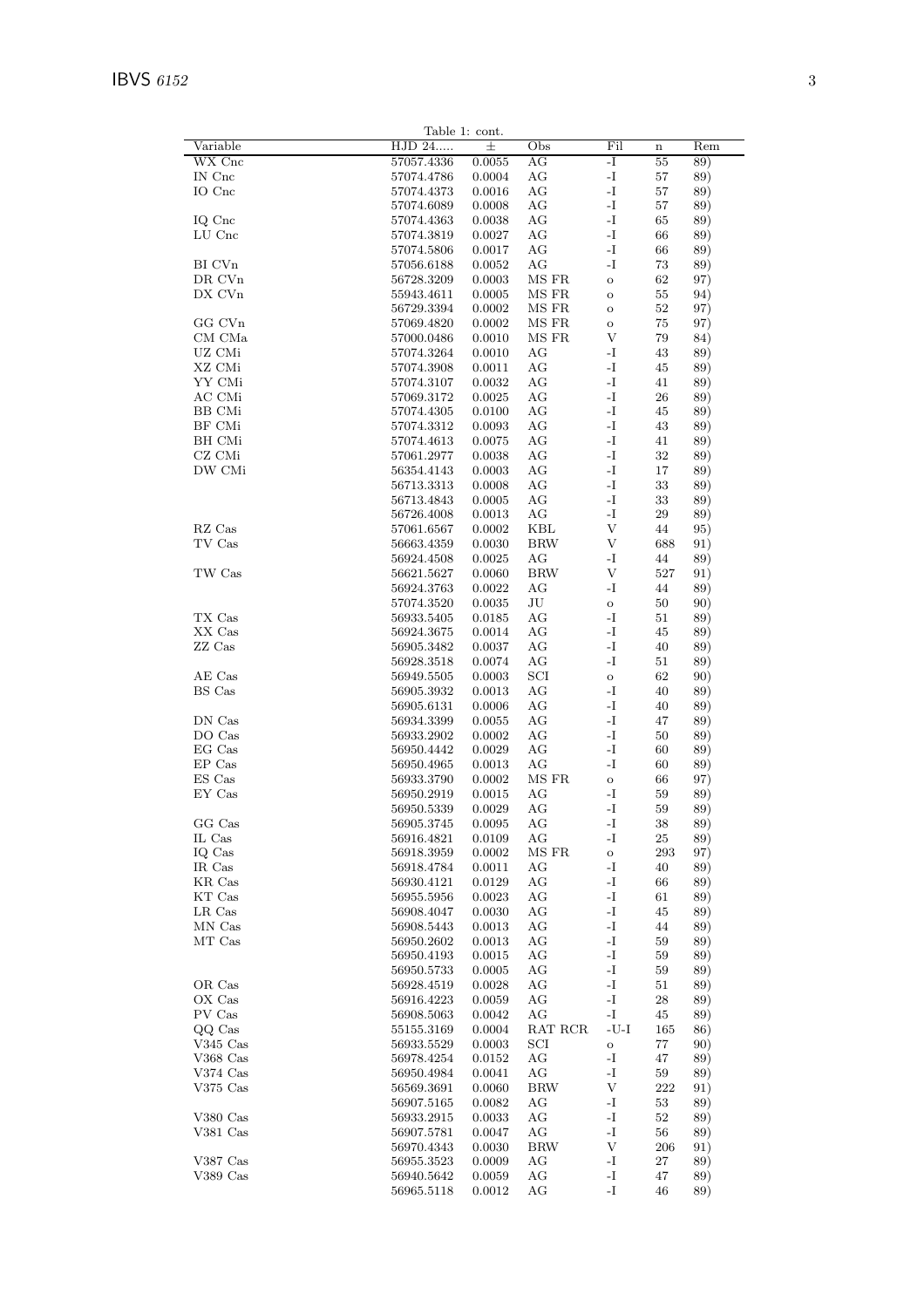|             |                | Table 1: cont. |              |                |         |     |
|-------------|----------------|----------------|--------------|----------------|---------|-----|
| Variable    | HJD 24         | 士              | Obs          | Fil            | $\bf n$ | Rem |
| $V459$ Cas  | 56934.2993     | 0.0013         | AG           | -I             | 47      | 89) |
|             | 56955.5087     | 0.0001         | AG           | -I             | 53      | 89) |
| $V520$ Cas  | 56950.3899     | 0.0026         | AG           | -1             | 59      | 89) |
|             |                |                |              |                |         |     |
|             | 56950.6348     | 0.0026         | AG           | -I             | 59      | 89) |
| $V523$ Cas  | 56907.3605     | 0.0008         | AG           | -1             | 56      | 89) |
|             | 56907.4759     | 0.0008         | AG           | -1             | 56      | 89) |
|             | 56907.5923     | 0.0008         | AG           | -I             | 56      | 89) |
| $V541$ Cas  | 56940.5446     | 0.0044         | AG           | -1             | 44      | 89) |
|             |                |                |              |                |         |     |
| $V544$ Cas  | $56965.5377\,$ | 0.0110         | AG           | -I             | 51      | 89) |
| $V821$ Cas  | 56908.5163     | 0.0042         | AG           | -1             | 45      | 89) |
| V860 Cas    | 56965.5116     | 0.0013         | AG           | -1             | 43      | 89) |
| $V959$ Cas  | 56950.2942     | 0.0032         | AG           | -I             | 59      | 89) |
| $V1001$ Cas | 56965.5168     | 0.0051         | AG           | -1             | 44      | 89) |
| $V1007$ Cas | 56965.5015     | 0.0012         | AG           | -I             | 50      |     |
|             |                |                |              |                |         | 89) |
|             | 56965.6686     | 0.0009         | AG           | -1             | 50      | 89) |
| $V1010$ Cas | 56949.5416     | 0.0035         | AG           | -1             | 42      | 89) |
| $V1014$ Cas | 56955.3364     | 0.0010         | AG           | -1             | 27      | 89) |
| $V1018$ Cas | 56955.3637     | 0.0093         | AG           | -1             | 29      | 89) |
| $V1025$ Cas | 56950.3517     | 0.0123         | AG           | -I             | 59      | 89) |
|             |                |                |              |                |         |     |
| $V1030$ Cas | 56965.4688     | 0.0005         | AG           | -1             | 44      | 89) |
|             | 56965.6230     | 0.0018         | AG           | -I             | 44      | 89) |
| $V1043$ Cas | $56965.4893\,$ | 0.0019         | AG           | -1             | 43      | 89) |
| $V1060$ Cas | 56949.5637     | 0.0054         | AG           | -I             | 42      | 89) |
| $V1070$ Cas | 56928.4811     | 0.0029         | AG           | -1             | 51      | 89) |
|             |                |                |              |                |         |     |
| $V1139$ Cas | 56955.3329     | 0.0007         | AG           | -1             | 30      | 89) |
|             | 56955.4840     | 0.0044         | AG           | -I             | 30      | 89) |
| $V1175$ Cas | 56978.5299     | 0.0041         | AG           | -1             | 48      | 89) |
| WX Cep      | 56908.5072     | 0.0075         | AG           | -I             | 45      | 89) |
| WY Cep      | 56928.4401     | 0.0058         | AG           | -1             | 50      | 89) |
|             |                |                |              |                |         |     |
|             | 56930.3146     | 0.0050         | AG           | -1             | 66      | 89) |
| XX Cep      | 56907.4267     | 0.0032         | AG           | -I             | 54      | 89) |
| XZ Cep      | 56907.4769     | 0.0228         | AG           | -1             | 56      | 89) |
|             | 56930.4182     | 0.0239         | AG           | -I             | 66      | 89) |
| ZZ Cep      | 56928.4078     | 0.0022         | AG           | -1             | 51      | 89) |
| BE Cep      | 56949.3344     | 0.0016         | AG           | -1             | 44      | 89) |
|             |                |                |              |                |         |     |
|             | 56949.5455     | 0.0012         | AG           | -1             | 44      | 89) |
| CW Cep      | 56940.4460     | 0.0109         | AG           | -1             | 40      | 89) |
| EE Cep      | 56893.8764     | 0.0700         | <b>BRW</b>   | V              | 49      | 91) |
| EY Cep      | 56918.3843     | 0.0051         | AG           | -1             | 42      | 89) |
| GS Cep      | 56934.3765     | 0.0024         | AG           | -I             | 40      | 89) |
| KP Cep      | 56934.5889     | 0.0030         | AG           | -1             | 43      | 89) |
|             |                |                |              |                |         |     |
| NW Cep      | 56924.4639     | 0.0129         | AG           | -1             | 30      | 89) |
| $V338$ Cep  | 56907.3638     | 0.0004         | AG           | $\mathbf{I}$ . | 50      | 89) |
|             | 56929.4570     | 0.0080         | AG           | -1             | 31      | 89) |
| V383 Cep    | 56929.3741     | 0.0130         | AG           | -I             | 30      | 89) |
| V397 Cep    | 56916.4322     | 0.0052         | AG           | -I             | $27\,$  | 89) |
|             | 56965.3777     | 0.0011         | AG           | -1             | 53      | 89) |
|             |                |                |              |                |         |     |
| V833 Cep    | 56907.4304     | 0.0044         | AG           | -1             | 46      | 89) |
| $V839$ Cep  | 56928.4934     | 0.0037         | AG           | $\mathbf{I}$ – | 37      | 89) |
| $V868$ Cep  | 56949.4854     | 0.0004         | AG           | $\mathbf{I}$ – | 46      | 89) |
| $V919$ Cep  | 56943.3868     | 0.0074         | AG           | I-             | 37      | 89) |
| $V927$ Cep  | 56908.5210     | 0.0077         | AG           | $\mathbf I$    | 45      | 89) |
| $V961$ Cep  | 56978.3508     | 0.0081         | AG           | -I             | 43      | 89) |
|             |                |                |              |                |         |     |
| DG Com      | 56736.4790     | 0.0002         | $\rm MS~FR$  | $\mathbf{o}$   | 33      | 97) |
| LL Com      | 57066.5373     | 0.0002         | MS FR        | $\circ$        | 53      | 97) |
| LO Com      | 56746.4202     | 0.0001         | MS FR        | $\mathbf{o}$   | 46      | 97) |
| AV CrB      | 57069.6208     | 0.0001         | MS FR        | $\mathbf{o}$   | 100     | 97) |
| WZ Cyg      | 56940.4363     | 0.0010         | AG           | -I             | 33      | 89) |
| BO Cyg      |                |                |              |                | $52\,$  |     |
|             | 56932.3533     | 0.0001         | SCI          | $\mathbf O$    |         | 90) |
| DL Cyg      | 56907.4779     | 0.0324         | AG           | -I             | 50      | 89) |
| DO Cyg      | 56934.5058     | 0.0035         | AG           | $\mathbf I$    | 42      | 89) |
| PW Cyg      | 56924.3893     | 0.0017         | SCI          | $\mathbf O$    | 44      | 90) |
|             | 56929.4392     | 0.0007         | $_{\rm SCI}$ | $\mathbf O$    | 43      | 90) |
| V366 Cyg    | 56940.4363     | 0.0071         | AG           | -I             | 27      | 89) |
|             |                |                |              |                |         |     |
| V370 Cyg    | 56730.6533     | 0.0010         | MS FR        | $\mathbf O$    | 48      | 97) |
|             | 56918.4797     | 0.0007         | AG           | $\mathbf I$    | 61      | 89) |
| V388 Cyg    | 56918.5155     | 0.0044         | AG           | -1             | 35      | 89) |
| V401 Cyg    | 56905.5105     | 0.0031         | AG           | $\mathbf{I}$   | $32\,$  | 89) |
|             | 56918.3284     | 0.0014         | AG           | $\mathbf{I}$ – | 58      | 89) |
|             | 56929.4007     | 0.0007         | AG           | -1             | 36      | 89) |
|             |                |                |              |                |         |     |
|             | 56943.3871     | 0.0026         | AG           | -1             | 40      | 89) |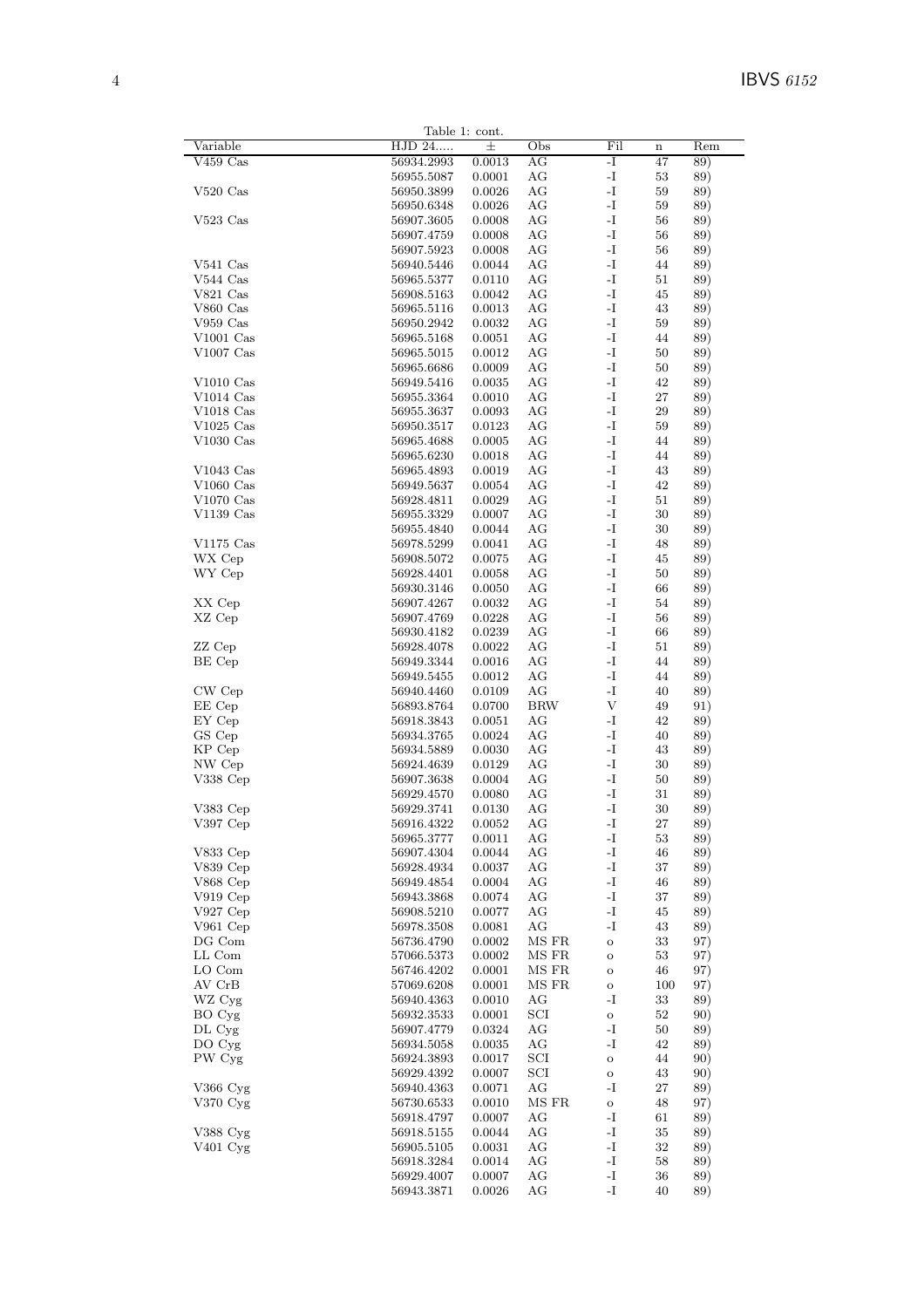| Table 1: cont.           |                          |                  |                             |                             |          |            |  |  |  |
|--------------------------|--------------------------|------------------|-----------------------------|-----------------------------|----------|------------|--|--|--|
| Variable                 | HJD 24                   | $\pm$            | $_{\rm Obs}$                | Fil                         | $\bf n$  | Rem        |  |  |  |
| V442 Cyg                 | 56918.4750               | 0.0026           | AG                          | -I                          | 36       | 89)        |  |  |  |
| V477 Cyg                 | 56929.3982               | 0.0040           | AG                          | $\mathbf{I}$ –              | $30\,$   | 89)        |  |  |  |
| V478 Cyg                 | 56910.3804               | 0.0002           | SCI                         | $\overline{O}$              | 137      | 90)        |  |  |  |
|                          | 56933.4402               | 0.0092           | AG                          | -I                          | $32\,$   | 89)        |  |  |  |
| $V512 \, Cyg$            | 56856.4971               | 0.0024           | SCI                         | $\mathbf O$                 | 106      | 90)        |  |  |  |
| $V541 \,\mathrm{Cyg}$    | 56929.4809               | 0.0020           | AG                          | $\mathbf I$                 | $27\,$   | 89)        |  |  |  |
| V642 Cyg                 | 56928.4091               | 0.0032           | AG                          | $\mathbf{I}$ –              | 40       | 89)        |  |  |  |
| V680 Cyg                 | 56924.6020               | 0.0032           | AG                          | -I                          | 30       | 89)        |  |  |  |
| V753 Cyg                 | 56933.4238               | 0.0014           | AG                          | $\mathbf{I}$ –              | $52\,$   | 89)        |  |  |  |
| $V850$ Cyg               | 56933.3557               | 0.0031           | AG                          | -1                          | $52\,$   | 89)        |  |  |  |
| V859 Cyg                 | 56905.5315               | 0.0046           | AG                          | -I                          | 35       | 89)        |  |  |  |
| V865 Cyg                 | 56929.3267               | 0.0011           | AG                          | -1                          | 37       | 89)        |  |  |  |
|                          | 56930.4224               | 0.0007           | AG                          | $\mathbf{I}$ –              | 35       | 89)        |  |  |  |
| V866 Cyg                 | 56929.4321               | 0.0117           | AG                          | -1                          | 35       | 89)        |  |  |  |
|                          | 56930.3228               | 0.0046           | AG                          | $\mathbf{I}$                | 37       | 89)        |  |  |  |
| V869 Cyg                 | 56937.3139               | 0.0037           | AG                          | $\mathbf{I}$ –              | 28       | 89)        |  |  |  |
| V877 Cyg                 | 56905.4827               | 0.0050           | AG                          | -1                          | 36       | 89)        |  |  |  |
|                          | 56950.4055               | 0.0017           | FR                          | -I                          | 66       | 89)        |  |  |  |
| V884 Cyg                 | 56930.4080               | 0.0014           | AG                          | -I                          | 38       | 89)        |  |  |  |
| V885 Cyg                 | 56937.3418               | 0.0151           | AG                          | -I                          | $\,29$   | 89)        |  |  |  |
| $V909$ Cyg<br>$V912$ Cyg | 56937.2785               | 0.0049           | AG<br>AG                    | -1<br>$\mathbf{I}$ –        | $\,29$   | 89)        |  |  |  |
| $V931 \,\mathrm{Cyg}$    | 56937.3271<br>56943.4085 | 0.0015           | AG                          | -I                          | 34       | 89)        |  |  |  |
| V934 Cyg                 | 56831.4599               | 0.0014           | SCI                         |                             | 40       | 89)        |  |  |  |
| V941 Cyg                 |                          | 0.0032           | AG                          | $\mathbf{o}$<br>$\mathbf I$ | 61<br>38 | 90)        |  |  |  |
|                          | 56929.4025               | 0.0057<br>0.0062 | AG                          | -I                          | $22\,$   | 89)        |  |  |  |
| $V957$ Cyg               | 56929.4038               | 0.0054           | AG                          | -I                          | 36       | 89)<br>89) |  |  |  |
| $V959$ Cyg               | 56905.4512               | 0.0026           | AG                          | -I                          | 36       | 89)        |  |  |  |
| V961 Cyg                 | 56905.3899<br>56730.6275 | 0.0002           | MS FR                       | $\overline{O}$              | 48       |            |  |  |  |
|                          | 56929.3128               | 0.0010           | AG                          | -I                          | 37       | 97)<br>89) |  |  |  |
| $V961$ Cyg               | 56930.3314               | 0.0018           | AG                          | -I                          | 38       | 89)        |  |  |  |
| V963 Cyg                 | 56929.4359               | 0.0013           | AG                          | -I                          | 24       | 89)        |  |  |  |
|                          | 56929.4372               | 0.0009           | AG                          | -I                          | 38       | 89)        |  |  |  |
| V965 Cyg                 | 56905.4265               | 0.0002           | AG                          | $\mathbf{I}$ –              | 33       | 89)        |  |  |  |
|                          | 56929.4389               | 0.0061           | AG                          | $\mathbf{I}$                | $38\,$   | 89)        |  |  |  |
| $V974$ Cyg               | 56918.3686               | 0.0022           | AG                          | -1                          | 60       | 89)        |  |  |  |
| $V1117 \,\mathrm{Cyg}$   | 56905.5545               | 0.0055           | AG                          | -I                          | 35       | 89)        |  |  |  |
| $V1256$ Cyg              | 56929.2648               | 0.0002           | AG                          | -I                          | 34       | 89)        |  |  |  |
| V1401 Cyg                | 56924.4543               | 0.0042           | AG                          | -I                          | $30\,$   | 89)        |  |  |  |
|                          | 56934.5177               | 0.0056           | AG                          | -1                          | 43       | 89)        |  |  |  |
| $V1411 \,\mathrm{Cyg}$   | 56928.6055               | 0.0018           | AG                          | I-                          | 40       | 89)        |  |  |  |
| V1437 Cyg                | 56950.2854               | 0.0006           | FR                          | $\mathbf{I}$ –              | 71       | 89)        |  |  |  |
|                          | 56984.3777               | 0.0018           | FR                          | -I                          | 33       | 89)        |  |  |  |
| V1877 Cyg                | 56937.4254               | 0.0028           | ${\rm FR}$                  | $\mathbf{-I}$               | 43       | 89)        |  |  |  |
| V2080 Cyg                | 56823.5213               | 0.0008           | SCI                         | $\mathbf{o}$                | 157      | 90)        |  |  |  |
| V2278 Cyg                | 56830.4980               | 0.0002           | SCI                         | $\mathbf O$                 | 89       | 90)        |  |  |  |
|                          | 56855.4855               | 0.0002           | SCI                         | $\circ$                     | 65       | 90)        |  |  |  |
|                          | 56871.4085               | 0.0003           | $\mathop{\rm SCI}\nolimits$ | $\circ$                     | 47       | 90)        |  |  |  |
|                          | 56921.3767               | 0.0002           | SCI                         | $\circ$                     | 36       | 90)        |  |  |  |
|                          | 56923.3705               | 0.0006           | SCI                         | $\circ$                     | 31       | 90)        |  |  |  |
|                          | 56931.3068               | 0.0003           | $\mathop{\rm SCI}\nolimits$ | $\mathbf{o}$                | 48       | 90)        |  |  |  |
|                          | 56931.5525               | 0.0003           | SCI                         | $\mathbf{o}$                | 48       | 90)        |  |  |  |
|                          | 56933.3092               | 0.0021           | AG                          | -I                          | 52       | 89)        |  |  |  |
|                          | 56933.5323               | 0.0090           | AG                          | -I                          | $52\,$   | 89)        |  |  |  |
|                          | 56935.2988               | 0.0003           | SCI                         | $\circ$                     | 32       | 90)        |  |  |  |
|                          | 56935.5047               | 0.0005           | SCI                         | $\mathbf{o}$                | 60       | 90)        |  |  |  |
| V2280 Cyg                | 56933.2893               | 0.0035           | AG                          | -I                          | $52\,$   | 89)        |  |  |  |
|                          | 56933.4657               | 0.0013           | $\rm{AG}$                   | -I                          | $52\,$   | 89)        |  |  |  |
| V2282 Cyg                | 56933.3469               | 0.0009           | AG                          | -I                          | 52       | 89)        |  |  |  |
|                          | 56933.5140               | 0.0019           | AG                          | -I                          | $52\,$   | 89)        |  |  |  |
|                          | 56934.3549               | 0.0014           | JU                          | $\circ$                     | 82       | 90)        |  |  |  |
| V2363 Cyg                | 56933.3360               | 0.0018           | AG                          | -I                          | 52       | 89)        |  |  |  |
|                          | 56933.5145               | 0.0018           | AG                          | -1                          | 52       | 89)        |  |  |  |
| V2364 Cyg                | 56933.4565               | 0.0016           | AG                          | -I                          | $52\,$   | 89)        |  |  |  |
| $V2409$ Cyg              | 56933.3185               | 0.0013           | AG                          | -I                          | 52       | 89)        |  |  |  |
|                          | 56933.4999               | 0.0017           | AG                          | -I                          | 52       | 89)        |  |  |  |
| $V2469$ Cyg              | 56933.4043               | 0.0011           | AG                          | $\mathbf{I}$                | $52\,$   | 89)        |  |  |  |
| $V2509$ Cyg              | 56905.4203               | 0.0011           | AG                          | -I                          | 34       | 89)        |  |  |  |
|                          | 56929.4265               | 0.0010           | AG                          | -I                          | 38       | 89)        |  |  |  |
|                          | 56930.4186               | 0.0016           | AG                          | -1                          | 37       | 89)        |  |  |  |
| $V2524$ Cyg              | 56933.4513               | 0.0004           | ${\rm FR}$                  | $\mathbf{I}$ –              | 77       | 89)        |  |  |  |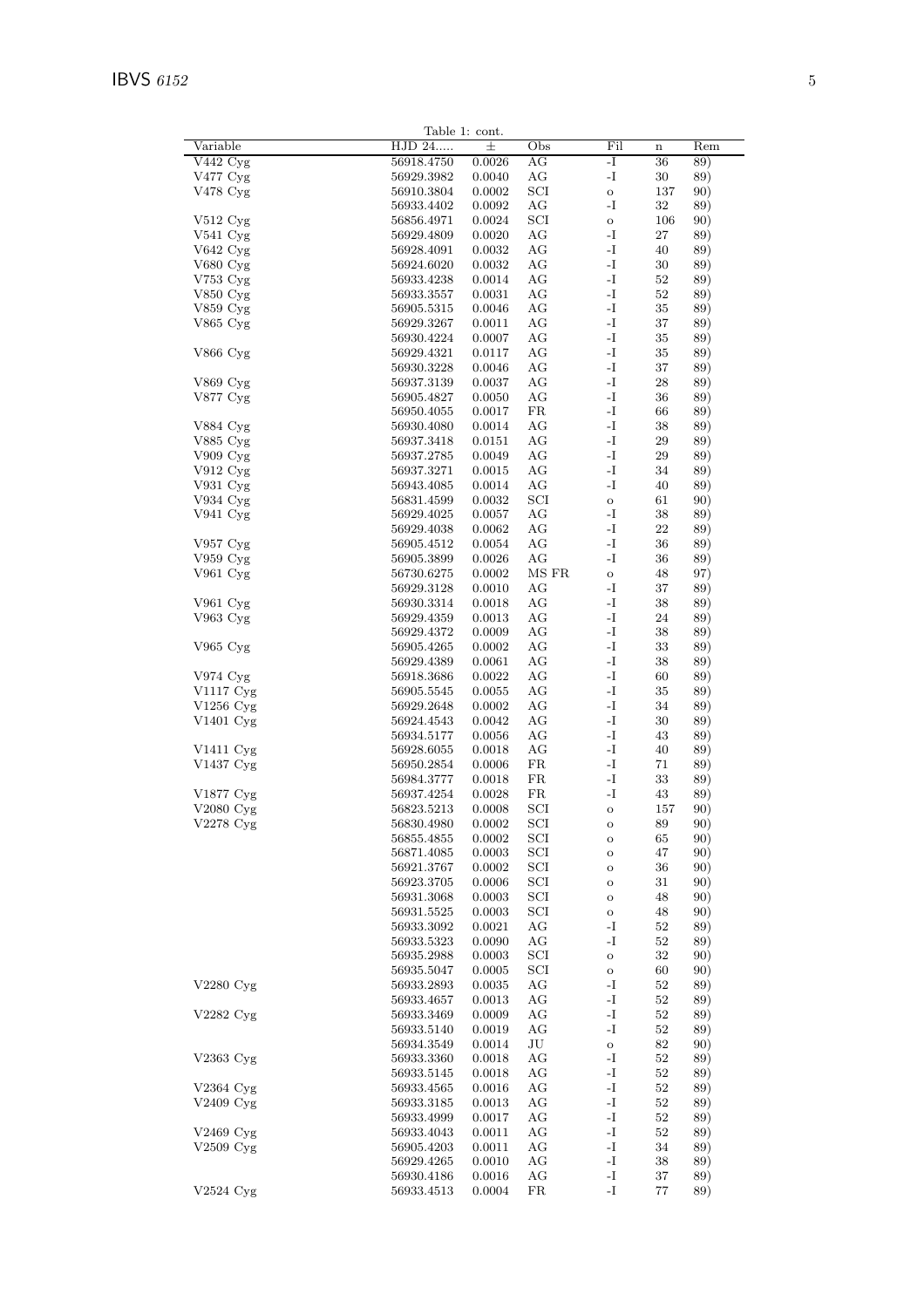|                        |            | Table 1: cont. |              |                               |             |         |
|------------------------|------------|----------------|--------------|-------------------------------|-------------|---------|
| Variable               | HJD 24     | $\pm$          | Obs          | Fil                           | $\bf n$     | Rem     |
| $V2524 \mathrm{Cyg}$   | 56935.2564 | 0.0004         | FR           | -I                            | 54          | 89)     |
| $V2546$ Cyg            | 56918.3875 | 0.0054         | AG           | -I                            | 35          | 89)     |
| $V2551 \,\mathrm{Cyg}$ |            | 0.0008         | AG           | -I                            | 24          | 89)     |
|                        | 56949.3011 |                |              |                               |             |         |
|                        | 56949.4225 | 0.0022         | AG           | $\mathbf{-I}$                 | 24          | 89)     |
| $V2552 \, Cyg$         | 56949.3038 | 0.0024         | AG           | -I                            | 23          | 89)     |
|                        | 56949.4458 | 0.0006         | AG           | -I                            | 23          | 89)     |
| $V2562 \,\mathrm{Cyg}$ | 56940.4584 | 0.0152         | AG           | -I                            | $\,29$      | 89)     |
| $V2646$ Cyg            | 56924.4646 | 0.0002         | AG           | -I                            | 30          | 89)     |
|                        |            |                |              | -I                            |             |         |
|                        | 56924.6362 | 0.0001         | AG           |                               | 30          | 89)     |
| DM Del                 | 56905.3494 | 0.0075         | AG           | -I                            | 39          | 89)     |
| MR Del                 | 56934.4117 | 0.0018         | AG           | -I                            | 27          | 89)     |
| EX Dra                 | 56897.3473 | 0.0035         | PGL          | $\operatorname{\mathcal{T}G}$ | 124         | 98) 82) |
|                        | 56927.3692 | 0.0035         | PGL          | TG                            | 56          | 99)     |
| MU Dra                 | 56933.3947 | 0.0023         | AG           | -I                            | 52          | 89)     |
|                        |            |                |              |                               |             |         |
|                        | 56933.5651 | 0.0028         | AG           | -I                            | 52          | 89)     |
| V415 Dra               | 56933.3084 | 0.0026         | AG           | -I                            | $52\,$      | 89)     |
|                        | 56933.5277 | 0.0039         | AG           | -I                            | 52          | 89)     |
| V422 Dra               | 56908.3708 | 0.0056         | AG           | -I                            | 29          | 89)     |
| SX Gem                 | 57060.4712 | 0.0024         | AG           | -I                            | 35          | 89)     |
| AF Gem                 |            |                |              | -I                            |             |         |
|                        | 57057.3074 | 0.0009         | AG           |                               | 50          | 89)     |
| AL Gem                 | 57074.5012 | 0.0036         | AG           | -I                            | 45          | 89)     |
| AY Gem                 | 57069.3448 | 0.0022         | AG           | -I                            | 26          | 89)     |
| EL Gem                 | 57028.5425 | 0.0003         | SCI          | $\mathbf O$                   | 45          | 90)     |
| EN Gem                 | 57015.5651 | 0.0006         | $_{\rm SCI}$ | $\mathbf O$                   | 15          | 90)     |
| GM Gem                 | 56693.2993 | 0.0010         | MS FR        |                               | 50          | 97)     |
|                        |            |                |              | $\mathbf O$                   |             |         |
| HR Gem                 | 56964.6693 | 0.0022         | AG           | -I                            | 41          | 89)     |
| V382 Gem               | 57057.2825 | 0.0002         | AG           | -I                            | 47          | 89)     |
| V389 Gem               | 57057.3018 | 0.0014         | AG           | -I                            | 55          | 89)     |
| V396 Gem               | 57061.3983 | 0.0054         | AG           | -I                            | 30          | 89)     |
| $V428$ Gem             | 57057.4119 | 0.0009         | AG           | -I                            | 56          | 89)     |
|                        |            |                |              |                               |             |         |
| IT Her                 | 56908.3343 | 0.0007         | AG           | -I                            | 28          | 89)     |
|                        | 56908.5055 | 0.0060         | AG           | -I                            | 28          | 89)     |
| $V643$ Her             | 56908.3801 | 0.0013         | AG           | -I                            | 28          | 89)     |
| $V732$ Her             | 56827.4536 | 0.0002         | $_{\rm SCI}$ | $\mathbf O$                   | 45          | 90)     |
| V865 Her               | 56728.5843 | 0.0018         | MS FR        | $\mathbf O$                   | 49          | 97)     |
| $V1032$ Her            | 56712.6163 | 0.0012         | MS FR        | $\mathbf O$                   | 40          | 97)     |
| $V1045$ Her            | 56713.5764 | 0.0002         | MS FR        |                               | 69          |         |
|                        |            |                |              | $\mathbf{o}$                  |             | 97)     |
| $V1065$ Her            | 56746.5731 | 0.0002         | MS FR        | $\mathbf O$                   | 56          | 97)     |
| RW Lac                 | 56935.3184 | 0.0003         | AG           | -I                            | 12          | 89)     |
| SW Lac                 | 56905.3956 | 0.0032         | AG           | -I                            | 41          | 89)     |
|                        | 56905.5588 | 0.0017         | AG           | -I                            | 41          | 89)     |
| AG Lac                 | 56928.4570 | 0.0038         | AG           | -I                            | 40          | 89)     |
|                        |            |                |              | -I                            |             |         |
| AI Lac                 | 56949.4183 | 0.0005         | AG           |                               | 46          | 89)     |
| AU Lac                 | 56928.4030 | 0.0014         | AG           | -I                            | 40          | 89)     |
| $CO$ Lac               | 56949.3589 | 0.0008         | JU           | $\mathbf O$                   | 67          | 90)     |
| ${\rm CY}$ Lac         | 56949.3046 | 0.0023         | $\rm{AG}$    | $\mathbf{-I}$                 | $\sqrt{46}$ | 89)     |
| DG Lac                 | 56916.4991 | 0.0010         | AG           | $\mathbf{I}$                  | 26          | 89)     |
| EQ Lac                 | 56928.5312 | 0.0026         | AG           | $\mathbf{I}$                  | 40          | 89)     |
| ES Lac                 | 56916.3590 | 0.0002         | AG           | $\mathbf I$                   | 34          | 89)     |
|                        |            |                |              |                               |             |         |
|                        | 56950.3291 | 0.0094         | AG           | $\mathbf{-I}$                 | 41          | 89)     |
|                        | 56965.4111 | 0.0040         | AG           | $\mathbf{I}$                  | 31          | 89)     |
| EY Lac                 | 56949.3067 | 0.0020         | AG           | $\mathbf{-I}$                 | 46          | 89)     |
| GX Lac                 | 56924.4269 | 0.0082         | AG           | $\mathbf{I}$                  | 39          | 89)     |
| IL Lac                 | 56924.4563 | 0.0036         | AG           | $\mathbf{I}$                  | 32          | 89)     |
| IM Lac                 |            |                | AG           | $\mathbf{-I}$                 | 46          |         |
|                        | 56949.4047 | 0.0017         |              |                               |             | 89)     |
| IU Lac                 | 56934.5795 | 0.0016         | AG           | $\mathbf{I}$                  | 43          | 89)     |
| IZ Lac                 | 56934.2955 | 0.0013         | AG           | -1                            | 42          | 89)     |
|                        | 56949.4765 | 0.0043         | AG           | -I                            | 46          | 89)     |
| KS Lac                 | 56928.4600 | 0.0003         | AG           | $\mathbf{-I}$                 | 39          | 89)     |
| LY Lac                 | 56928.3593 | 0.0019         | AG           | $\mathbf{I}$                  | 40          | 89)     |
|                        |            |                |              |                               |             |         |
| NS Lac                 | 56897.4421 | 0.0003         | MS FR        | $\rm _O$                      | 43          | 97)     |
| NW Lac                 | 56924.4873 | 0.0014         | AG           | $\mathbf{-I}$                 | 30          | 89)     |
| PP Lac                 | 56924.4232 | 0.0004         | AG           | $\mathbf{I}$                  | 30          | 89)     |
|                        | 56924.6238 | 0.0014         | AG           | $-I$                          | 30          | 89)     |
|                        | 56949.2947 | 0.0023         | AG           | $\mathbf{I}$                  | 46          | 89)     |
|                        | 56949.4951 | 0.0017         | AG           | -1                            | 46          | 89)     |
| $V339$ Lac             |            | 0.0034         | AG           | -1                            | 41          | 89)     |
|                        | 56928.3855 |                |              |                               |             |         |
| $V340$ Lac             | 56934.5619 | 0.0028         | AG           | $\mathbf I$                   | 43          | 89)     |
| V344 Lac               | 56934.4433 | 0.0022         | AG           | -1                            | 43          | 89)     |
|                        | 56934.6401 | 0.0002         | AG           | $\mathbf{I}$                  | 43          | 89)     |
|                        | 56949.3483 | 0.0007         | AG           | $-I$                          | 46          | 89)     |
|                        |            |                |              |                               |             |         |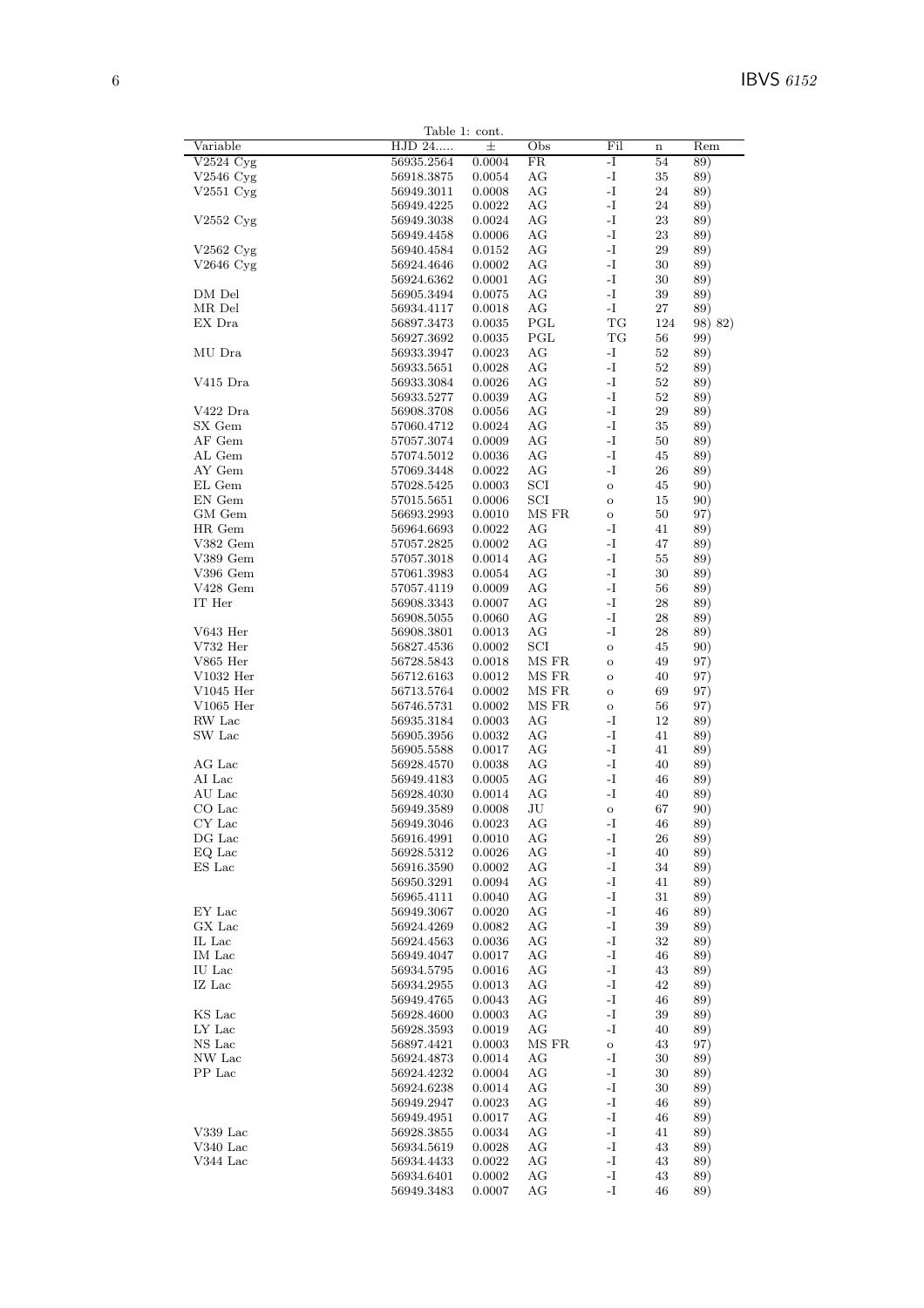| Table 1: cont.       |                          |                  |                |                             |              |            |  |  |  |
|----------------------|--------------------------|------------------|----------------|-----------------------------|--------------|------------|--|--|--|
| Variable             | HJD 24                   | 土                | $_{\rm Obs}$   | Fil                         | $\bf n$      | Rem        |  |  |  |
| $V344$ Lac           | 56949.5454               | 0.0023           | AG             | -I                          | 46           | 89)        |  |  |  |
| V441 Lac             | 56934.2735               | 0.0009           | АG             | $\mathbf{I}$ –              | 43           | 89)        |  |  |  |
|                      | 56934.4287               | 0.0030           | AG             | -I                          | 43           | 89)        |  |  |  |
|                      | 56934.5833               | 0.0022           | AG<br>AG       | -I<br>$\mathbf{I}$          | 43           | 89)        |  |  |  |
| $V474$ Lac<br>UU Leo | 56949.4576<br>57074.3680 | 0.0022<br>0.0126 | AG             | -I                          | 46<br>66     | 89)<br>89) |  |  |  |
| ${\rm VZ}$ Leo       | 57074.5948               | 0.0049           | AG             | -I                          | 66           | 89)        |  |  |  |
| WZ Leo               | 57074.3255               | 0.0011           | AG             | $\mathbf{I}$                | 67           | 89)        |  |  |  |
| GU Leo               | 57074.4157               | 0.0007           | AG             | I-                          | 66           | 89)        |  |  |  |
|                      | 57074.5931               | 0.0008           | AG             | -I                          | 66           | 89)        |  |  |  |
| RT LMi               | 56746.3370               | 0.0001           | MS FR          | $\mathbf{o}$                | 43           | 97)        |  |  |  |
| VW LMi               | 57056.4780               | 0.0033           | AG             | -I                          | 75           | 89)        |  |  |  |
|                      | 57056.7170               | 0.0010           | AG             | -I                          | 75           | 89)        |  |  |  |
| XX LMi               | 56745.3687               | 0.0004           | MS FR          | $\mathbf{o}$                | 64           | 97)        |  |  |  |
| SW Lyn               | 57057.3567               | 0.0072           | AG             | -I                          | 54           | 89)        |  |  |  |
|                      | 57069.2710               | 0.0011           | AG             | -I                          | 25           | 89)        |  |  |  |
| SX Lyn               | 57056.5252               | 0.0150           | AG             | -I                          | 59           | 89)        |  |  |  |
| TY Lyn               | 57069.3504               | 0.0079           | AG             | I-                          | 24           | 89)        |  |  |  |
| UV Lyn               | 57061.3059               | 0.0018           | AG             | -I                          | 34           | 89)        |  |  |  |
|                      | 57069.3961               | 0.0015           | AG             | $\mathbf{I}$                | $25\,$       | 89)        |  |  |  |
| $CD$ Lyn             | 57061.3016               | 0.0019           | JU             | $\mathbf{o}$                | 47           | 90)        |  |  |  |
|                      | 57070.4030               | 0.0060           | <b>BRW</b>     | V<br>-1                     | 212          | 91)        |  |  |  |
| CN Lyn               | 57056.5812               | 0.0027           | AG<br>AG       | $\mathbf{I}$                | 64<br>$52\,$ | 89)        |  |  |  |
| DZ Lyn               | 57057.5602<br>57035.4554 | 0.0051<br>0.0023 | AG             | -I                          | 49           | 89)<br>89) |  |  |  |
|                      | 57035.6444               | 0.0012           | AG             | -I                          | 49           | 89)        |  |  |  |
|                      | 57057.5695               | 0.0063           | АG             | -I                          | 54           | 89)        |  |  |  |
| FI Lyn               | 57035.5145               | 0.0007           | AG             | -I                          | 47           | 89)        |  |  |  |
|                      | 57035.7005               | 0.0003           | AG             | -I                          | 47           | 89)        |  |  |  |
| FN Lyn               | 57042.4241               | 0.0024           | AG             | -I                          | $32\,$       | 89)        |  |  |  |
| AA Lyr               | 56908.3782               | 0.0040           | AG             | $\mathbf{I}$                | 30           | 89)        |  |  |  |
|                      | 56918.4627               | 0.0001           | FR             | -I                          | 55           | 89)        |  |  |  |
| DF Lyr               | 56908.4547               | 0.0046           | АG             | I-                          | 29           | 89)        |  |  |  |
| DT Lyr               | 56940.3122               | 0.0019           | AG             | $\mathbf{I}$                | 47           | 89)        |  |  |  |
|                      | 56943.4629               | 0.0012           | AG             | -I                          | 36           | 89)        |  |  |  |
| DU Lyr               | 56908.4601               | 0.0016           | AG             | -I                          | 31           | 89)        |  |  |  |
| ET Lyr               | 56918.5250               | 0.0067           | AG             | I-                          | 59           | 89)        |  |  |  |
| FL Lyr               | 56535.4735               | 0.0018           | AG             | -I                          | 29           | 89)        |  |  |  |
| KT Lyr               | 56770.5409               | 0.0030           | MS FR          | $\mathbf{o}$                | $39\,$       | 97)        |  |  |  |
| LZ Lyr               | 56933.3640               | 0.0018           | JU<br>FR       | $\mathbf O$<br>-I           | 72           | 90)        |  |  |  |
| NV Lyr<br>NY Lyr     | 56934.3638<br>56934.2754 | 0.0030<br>0.0003 | FR             | -I                          | 45<br>118    | 89)<br>89) |  |  |  |
|                      | 56934.4976               | 0.0003           | FR             | -I                          | 118          | 89)        |  |  |  |
| OT Lyr               | 56072.5023               | 0.0093           | AG             | -I                          | 24           | 89)        |  |  |  |
|                      | 56897.5191               | 0.0230           | AG             | -I                          | 31           | 89)        |  |  |  |
|                      | 56964.210                | 0.005            | AG             | I-                          | 106          | 89)        |  |  |  |
| PV Lyr               | 56937.3492               | 0.0089           | AG             | $\mathbf{I}-$               | 31           | 89)        |  |  |  |
|                      | 56943.3401               | 0.0067           | AG             | -I                          | 40           | 89)        |  |  |  |
| QU Lyr               | 56918.3956               | 0.0053           | AG             | -I                          | 60           | 89)        |  |  |  |
| V412 Lyr             | 56918.4255               | 0.0007           | FR             | -I                          | 49           | 89)        |  |  |  |
| V431 Lyr             | 56934.2896               | 0.0005           | FR             | -I                          | 77           | 89)        |  |  |  |
|                      | 56934.5126               | 0.0025           | ${\rm FR}$     | -I                          | 77           | 89)        |  |  |  |
| $V507$ Lyr           | 56736.6200               | 0.0006           | MS FR          | $\mathbf O$                 | 36           | 97)        |  |  |  |
| $V579$ Lyr           | 56737.5602               | 0.0002           | MS FR          | $\mathbf O$                 | 65           | 97)        |  |  |  |
| $V580$ Lyr           | 56783.4033               | 0.0025           | MS FR          | $\mathbf O$                 | 42           | 97)        |  |  |  |
| VX Mon               | 56983.5690               | 0.0001           | $\rm MS~FR$    | $\mathbf O$                 | 51           | 97)        |  |  |  |
| XZ Mon               | 57067.3634               | 0.0001           | $\rm{MS}\ FR$  | $\mathbf O$                 | 56           | 97)        |  |  |  |
| DQ Mon               | 57057.0128               | 0.0060           | MS FR          | V                           | 37           | 84)        |  |  |  |
| NS Mon               | 57061.2903               | 0.0010           | AG             | $\mathbf{I}$ –              | $30\,$       | 89)        |  |  |  |
| V448 Mon             | 57074.3203               | 0.0042           | $\rm{AG}$      | -I                          | 37           | 89)        |  |  |  |
| V452 Mon<br>V634 Mon | 57011.5602<br>56963.6623 | 0.0016<br>0.0007 | MS FR<br>MS FR | $\mathbf{o}$<br>$\mathbf O$ | 40<br>69     | 96)<br>97) |  |  |  |
| V906 Mon             | 57061.3367               | 0.0050           | AG             | -1                          | 30           | 89)        |  |  |  |
| $V910$ Mon           | 57074.2678               | 0.0001           | AG             | -I                          | 37           | 89)        |  |  |  |
| V922 Mon             | 57074.4364               | 0.0022           | AG             | -I                          | 44           | 89)        |  |  |  |
| DX Ori               | 57015.5865               | 0.0024           | MS FR          | $\mathbf{o}$                | 33           | 97)        |  |  |  |
| FH Ori               | 57042.3011               | 0.0008           | AG             | -I                          | 24           | 89)        |  |  |  |
| FT Ori               | 57069.2731               | 0.0029           | AG             | -I                          | 26           | 89)        |  |  |  |
| V392 Ori             | 57042.4858               | 0.0065           | AG             | -I                          | 34           | 89)        |  |  |  |
| V2783 Ori            | 57074.4189               | 0.0049           | AG             | I-                          | 37           | 89)        |  |  |  |
| U Peg                | 56933.3539               | 0.0024           | AG             | -I                          | 51           | 89)        |  |  |  |
|                      |                          |                  |                |                             |              |            |  |  |  |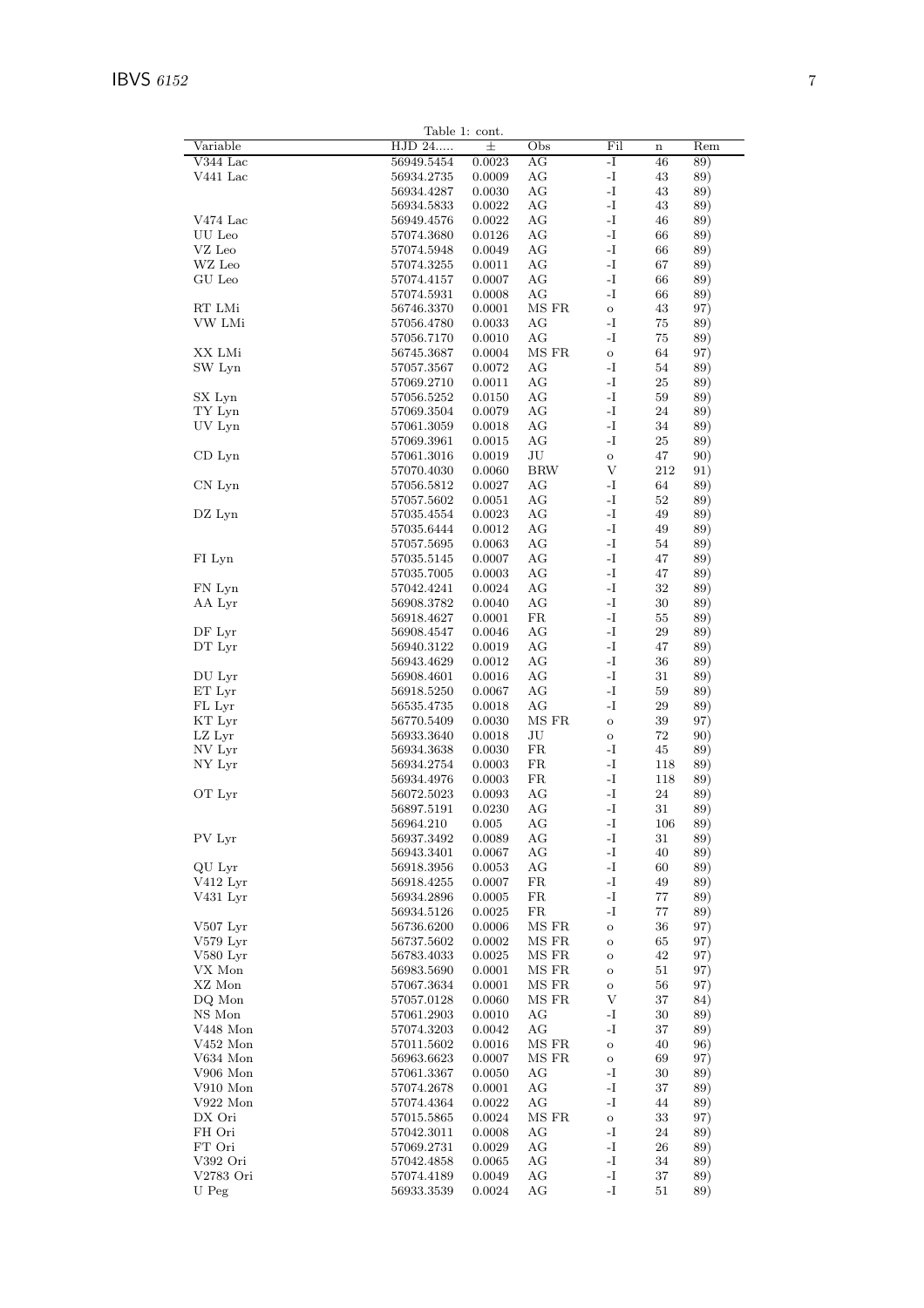|                  |                | Table 1: cont. |            |                |         |         |
|------------------|----------------|----------------|------------|----------------|---------|---------|
| Variable         | HJD 24         | 士              | Obs        | Fil            | $\bf n$ | Rem     |
| U Peg            | 56933.5422     | 0.0017         | AG         | $-I$           | 51      | 89)     |
|                  |                |                |            | $\mathbf{-I}$  | $54\,$  |         |
| UX Peg           | 56934.3389     | 0.0054         | AG         |                |         | 89)     |
| VW Peg           | 56930.4484     | 0.0012         | AG         | $\mathbf{I}$   | 67      | 89)     |
| DF Peg           | 56891.3667     | 0.0021         | AG         | $-I$           | 36      | 89)     |
| DI Peg           | 56929.3667     | 0.0023         | AG         | $\mathbf{I}$   | 31      | 89)     |
|                  | 56930.4362     | 0.0034         | AG         | -I             | 65      | 89)     |
|                  |                |                | AG         | -I             | 45      |         |
| DM Peg           | 56934.3735     | 0.0121         |            |                |         | 89)     |
| KW Peg           | 55879.2817     | 0.0019         | <b>BHE</b> | -I             | 98      | 85)     |
| $V357$ Peg       | 56905.4955     | 0.0035         | AG         | $-I$           | 40      | 89)     |
| $V404$ Peg       | 56905.3447     | 0.0003         | MS FR      | $\mathbf O$    | 28      | 97)     |
|                  | 56918.3404     | 0.0059         | AG         | $-I$           | 42      | 89)     |
|                  | 56918.5486     | 0.0045         | AG         | $\mathbf{-I}$  | 42      | 89)     |
|                  |                |                |            |                |         |         |
|                  | 56930.2874     | 0.0020         | AG         | $-I$           | 67      | 89)     |
|                  | 56930.4939     | 0.0013         | AG         | $\mathbf{-I}$  | 67      | 89)     |
| $V407$ Peg       | 56930.3776     | 0.0053         | AG         | $\mathbf{I}$   | 65      | 89)     |
| RT Per           | 56943.6120     | 0.0007         | AG         | $-I$           | 47      | 89)     |
| RV Per           | 56978.3598     | 0.0068         | AG         | $-I$           | 56      | 89)     |
|                  |                |                |            |                |         |         |
| AG Per           | 56934.4986     | 0.0001         | SCI        | $\mathbf{o}$   | 149     | 90)     |
|                  | 57057.2676     | 0.0026         | AG         | $-I$           | 38      | 89)     |
| BP Per           | 56957.4596     | 0.0008         | SCI        | $\mathbf{o}$   | 110     | 90)     |
| BR Per           | 56985.2808     | 0.0001         | MS FR      | $\mathbf{o}$   | 47      | 97)     |
| DM Per           | 56950.3106     | 0.0072         | AG         | $-I$           | 60      | 89)     |
| HK Per           |                |                |            |                |         |         |
|                  | 56984.2846     | 0.0003         | MS FR      | $\mathbf{o}$   | 43      | 97)     |
| IQ Per           | 56943.4332     | 0.0050         | AG         | $\mathbf{-I}$  | 48      | 89)     |
|                  | 56949.4603     | 0.0081         | AG         | $-I$           | 44      | 89)     |
| IZ Per           | 56905.4784     | 0.0068         | AG         | -I             | 40      | 89)     |
| KL Per           | 56955.2943     | 0.0091         | AG         | $-I$           | $30\,$  | 89)     |
|                  |                |                |            |                |         |         |
| KN Per           | 56989.4415     | 0.0070         | <b>BRW</b> | V              | 202     | 91)     |
| KR Per           | 57060.4507     | 0.0003         | AG         | -I             | 30      | 89)     |
| MS Per           | 56928.5693     | 0.0014         | MS FR      | $\mathbf{o}$   | 58      | 97)     |
| V432 Per         | 56955.4287     | 0.0021         | AG         | $\mathbf{-I}$  | $30\,$  | 89)     |
|                  | 56965.5848     | 0.0017         | AG         | $-I$           | 62      | 89)     |
|                  |                |                | AG         | $-I$           | 42      |         |
|                  | 56978.2362     | 0.0027         |            |                |         | 89)     |
|                  | 56978.4262     | 0.0025         | AG         | -I             | 42      | 89)     |
| $V450$ Per       | 56963.4826     | 0.0015         | AG         | $\mathbf{-I}$  | 40      | 89)     |
| $V505$ Per       | 56934.4935     | 0.0026         | AG         | -I             | 47      | 89)     |
| $V725$ Per       | 56924.5447     | 0.0084         | AG         | $\mathbf{-I}$  | 44      | 89)     |
| V789 Per         | $56963.4238\,$ | 0.0076         | AG         | -I             | 41      |         |
|                  |                |                |            |                |         | 89)     |
| V871 Per         | 56940.3398     | 0.0083         | AG         | $-I$           | 45      | 89)     |
| V873 Per         | 56955.3024     | 0.0015         | AG         | $\mathbf{-I}$  | 28      | 89)     |
|                  | 56955.4502     | 0.0007         | AG         | -I             | 28      | 89)     |
|                  | 56963.4128     | 0.0008         | AG         | $-I$           | 37      | 89)     |
|                  | $56963.5595\,$ | 0.0015         | AG         | -I             | 37      | 89)     |
|                  |                |                |            |                |         |         |
| <b>V876 Per</b>  | 56963.4147     | 0.0016         | AG         | $-I$           | 38      | 89)     |
|                  | 56963.5721     | 0.0004         | AG         | $\mathbf{-I}$  | 38      | 89)     |
| ${\rm V881}$ Per | 56978.4087     | 0.0030         | AG         | $\mathbf{I}$ . | $45\,$  | 89)     |
| <b>V887 Per</b>  | 56965.6234     | 0.0062         | AG         | -1             | 62      | 89)     |
| $V959$ Per       | 56978.4199     | 0.0017         | АG         | -I             | 37      | 89)     |
| beta Per         | 57036.305      | 0.001          | <b>VLM</b> |                | 140     | 100)    |
|                  |                |                |            | $\rm{O}$       |         |         |
|                  | 57059.243      | 0.001          | <b>VLM</b> | $\mathbf O$    | 250     | 100) 1) |
| SU Psc           | 56943.4667     | 0.0208         | AG         | -1             | 47      | 89)     |
| DZ Psc           | 56949.3493     | 0.0015         | AG         | -1             | 45      | 89)     |
|                  | 56949.5326     | 0.0022         | AG         | $\mathbf{I}$   | 45      | 89)     |
| HL Psc           | 56943.5585     | 0.0072         | AG         | -1             | 48      | 89)     |
|                  |                | 0.0084         | АG         | $\mathbf{I}$   | 46      | 89)     |
|                  | 56949.4610     |                |            |                |         |         |
| V384 Ser         | 56924.3124     | 0.0030         | FR         | -1             | 58      | 89)     |
| $V505$ Ser       | 56924.3288     | 0.0030         | FR         | $\mathbf{-I}$  | 46      | 89)     |
| SV Tau           | 57061.3747     | 0.0023         | AG         | $\mathbf{-I}$  | 30      | 89)     |
| AL Tau           | 56932.5840     | 0.0002         | SCI        | $\mathbf{o}$   | 69      | 90)     |
|                  | 56964.6263     | 0.0059         | АG         | $\mathbf{-I}$  | 38      | 89)     |
|                  |                |                |            |                |         |         |
| AM Tau           | 57028.4123     | 0.0002         | SCI        | $\rm{O}$       | 169     | 90)     |
| GR Tau           | 57015.3660     | 0.0010         | QU         | V              | 156     | 91)     |
| GW Tau           | 56924.5151     | 0.0001         | SCI        | $\mathbf{o}$   | 143     | 90)     |
| V781 Tau         | 56964.5848     | 0.0004         | AG         | -1             | 40      | 89)     |
| $V1260$ Tau      | 56964.6589     | 0.0037         | AG         | $\mathbf{-I}$  | 36      | 89)     |
|                  |                |                |            |                |         |         |
| V1374 Tau        | 56964.6651     | 0.0008         | AG         | -1             | 36      | 89)     |
| V Tri            | 56943.5574     | 0.0052         | АG         | $\mathbf{I}$   | 48      | 89)     |
|                  | 56949.4112     | 0.0069         | AG         | -1             | 46      | 89)     |
| X Tri            | 55856.3930     | 0.0012         | AG         | V              | $57\,$  | 89)     |
|                  | 56949.3629     | 0.0018         | AG         | -1             | 44      | 89)     |
| RS Tri           | 56949.4967     | 0.0023         | AG         | $\mathbf{I}$   | 46      | 89)     |
|                  |                |                |            |                |         |         |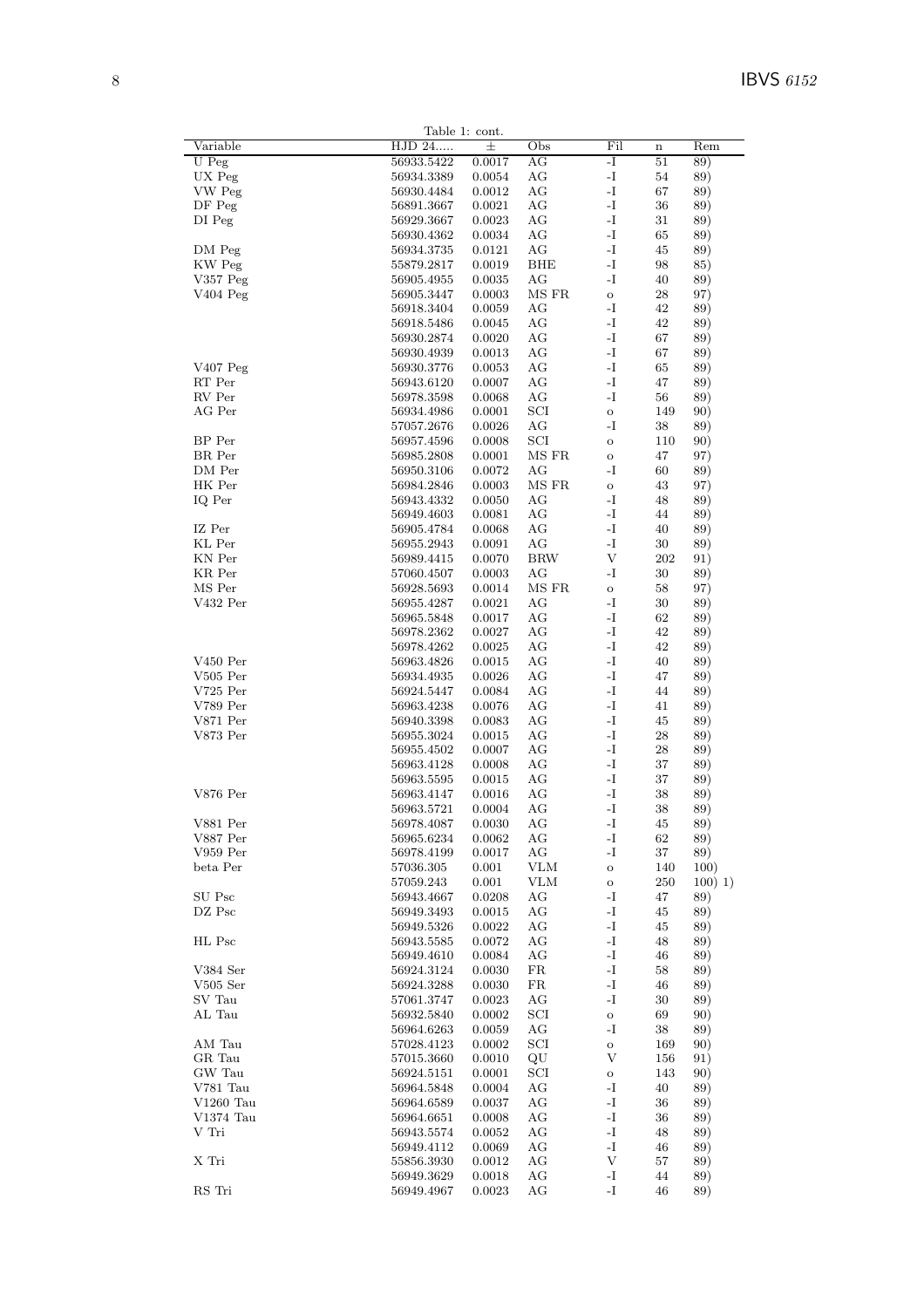| Table 1: cont.             |                |        |                                           |                               |         |         |  |  |  |
|----------------------------|----------------|--------|-------------------------------------------|-------------------------------|---------|---------|--|--|--|
| Variable                   | HJD 24         | 土      | Obs                                       | Fil                           | $\bf n$ | Rem     |  |  |  |
| RW Tri                     | 55856.2675     | 0.0010 | AG                                        | -I                            | 57      | 89)     |  |  |  |
|                            | 55856.5009     | 0.0010 | AG                                        | -I                            | 57      | 89)     |  |  |  |
| WW Tri                     | $56963.5104\,$ | 0.0017 | AG                                        | -I                            | 40      | 89)     |  |  |  |
| AV Tri                     | 56955.3251     | 0.0064 | AG                                        | -I                            | 29      | 89)     |  |  |  |
| BC Tri                     | 56949.3299     | 0.0109 | AG                                        | -I                            | 45      | 89)     |  |  |  |
| CD Tri                     | 56963.4265     | 0.0020 | AG                                        | -I                            | 39      | 89)     |  |  |  |
| CU Tri                     | 56948.4491     | 0.0028 | ΜZ                                        | $-U-I$                        | 120     | 91)     |  |  |  |
|                            | 57028.3799     | 0.0030 | $\rm MZ$                                  | $-U-I$                        | 216     | 91)     |  |  |  |
| W UMa                      | 57056.4428     | 0.0014 | AG                                        | -I                            | 75      | 89)     |  |  |  |
|                            | 57056.6092     | 0.0010 | AG                                        | -I                            | 75      | 89)     |  |  |  |
| VV UMa                     | 57056.6893     | 0.0021 | AG                                        | -I                            | 75      | 89)     |  |  |  |
| ZZ UMa                     | 57035.6959     | 0.0004 | AG                                        | -I                            | 52      | 89)     |  |  |  |
| AA UMa                     | 57035.5262     | 0.0005 | AG                                        | -I                            | 50      | 89)     |  |  |  |
| QT UMa                     | 57035.4491     | 0.0007 | AG                                        | -I                            | 50      | 89)     |  |  |  |
|                            | 57035.6872     | 0.0002 | AG                                        | -I                            | 50      | 89)     |  |  |  |
| BP Vul                     | 56929.3385     | 0.0023 | AG                                        | -I                            | 31      | 89)     |  |  |  |
| BQ Vul                     | 56928.3854     | 0.0034 | ${\rm FR}$                                | -1                            | 46      | 89)     |  |  |  |
| EV Vul                     | 56926.3425     | 0.0035 | PGL                                       | $\operatorname{\mathcal{T}G}$ | 97      | 99) 59) |  |  |  |
|                            | 56926.3425     | 0.0035 | PGL                                       | $_{\rm{TB}}$                  | 97      | 99) 59) |  |  |  |
| FM Vul                     | 56937.4052     | 0.0019 | AG                                        | -1                            | 33      | 89)     |  |  |  |
| GI Vul                     | 56905.3675     | 0.0015 | AG                                        | -1                            | 34      | 89)     |  |  |  |
| 1SWASP J225840.47+343746.2 | 56918.4551     | 0.0131 | AG                                        | -I                            | 42      | 89)     |  |  |  |
| ASAS J003412+2052.4        | 56949.3736     | 0.0036 | AG                                        | -I                            | 45      | 89)     |  |  |  |
|                            | 56949.5434     | 0.0040 | AG                                        | -I                            | 45      | 89)     |  |  |  |
| ASAS J072000+2543.7        | 57057.5484     | 0.0032 | AG                                        | -I                            | 49      | 89)     |  |  |  |
| ASAS J072125+2559.1        | 57057.4641     | 0.0031 | AG                                        | -I                            | 55      | 89)     |  |  |  |
| ASAS J194531+2821.4        | 56795.5271     | 0.0003 | MS FR                                     | $\mathbf O$                   | 58      | 97)     |  |  |  |
| ASAS J210121+0447.9        | 56540.4244     | 0.0032 | AG                                        | -I                            | 37      | 89)     |  |  |  |
| CSS J002629.9+421231       | 56986.2608     | 0.0010 | MS FR                                     | $\mathbf{o}$                  | 67      | 97)     |  |  |  |
| CSS J002641.1+415921       | 56986.2365     | 0.0002 | MS FR                                     | $\mathbf O$                   | 42      | 97)     |  |  |  |
| CSS J031004.3+275152       | 57015.3179     | 0.0015 | FR                                        | -I                            | $72\,$  | 100)    |  |  |  |
|                            | 57015.4418     | 0.0011 | FR                                        | -I                            | $72\,$  | 100)    |  |  |  |
| GSC 00163-01415            | 56990.5927     | 0.0029 | MS FR                                     | $\mathbf O$                   | 88      | 97)     |  |  |  |
| GSC 00189-01660            | $57074.3955\,$ | 0.0018 | AG                                        | -I                            | 44      | 89)     |  |  |  |
| GSC 00195-01613            | 55629.3294     | 0.0007 | RAT RCR                                   | $-U-I$                        | 105     | 86)     |  |  |  |
| GSC 00472-02473            | 56151.5505     | 0.0035 | PGL                                       | V                             | 156     | 98) 27) |  |  |  |
| GSC 01337-01137            | 57069.2874     | 0.0046 | AG                                        | -I                            | 26      | 89)     |  |  |  |
| GSC 02656-04286            | 56905.5486     | 0.0007 | AG                                        | $\mathbf{-I}$                 | 34      | 89)     |  |  |  |
|                            | 56930.3163     | 0.0060 | AG                                        | -I                            | 37      | 89)     |  |  |  |
| GSC 03151-02485            | 56534.3789     | 0.0045 | AG                                        | -I                            | 39      | 89)     |  |  |  |
| GSC 03612-00014            | 56934.4524     | 0.0149 | AG                                        | $-I$                          | 43      | 89)     |  |  |  |
| GSC 03618-00162            | 56934.4009     | 0.0057 | AG                                        | -1                            | 42      | 89)     |  |  |  |
|                            | 56934.5227     | 0.0034 | AG                                        | -1                            | 42      | 89)     |  |  |  |
|                            | 56949.3460     | 0.0043 | AG                                        | $\mathbf{-I}$                 | 46      | 89)     |  |  |  |
|                            | 56949.4711     | 0.0047 | AG                                        | -I                            | 46      | 89)     |  |  |  |
| GSC 03618-00448            | 56934.5106     | 0.0042 | AG                                        | -I                            | 42      | 89)     |  |  |  |
|                            | 56949.2951     | 0.0026 | AG                                        | -I                            | 46      | 89)     |  |  |  |
|                            | 56949.5682     | 0.0046 | АG                                        | -I                            | 45      | 89)     |  |  |  |
| GSC 03619-00047            | 56924.6373     | 0.0013 | AG                                        | -I                            | 30      | 89)     |  |  |  |
| GSC 03619-00715            | 56934.5548     | 0.0084 | AG                                        | -I                            | 41      | 89)     |  |  |  |
| GSC 03627-00379            | 56907.5229     | 0.0240 | AG                                        | $\mathbf{-I}$                 | 59      | 89)     |  |  |  |
| GSC 03688-01184            | 56955.3240     | 0.0072 | AG                                        | -I                            | 24      | 89)     |  |  |  |
| GSC 04009-00670            | 56950.3714     | 0.0141 | AG                                        | -I                            | 59      | 89)     |  |  |  |
| GSC 04046-00313            | 55880.5691     | 0.0002 | RAT RCR                                   | $-U-I$                        | 350     |         |  |  |  |
|                            | 56949.4671     |        | AG                                        | -I                            |         | 86)     |  |  |  |
| GSC 04049-00327            |                | 0.0044 | $\operatorname{RAT}$ $\operatorname{RCR}$ | $-U-I$                        | 46      | 89)     |  |  |  |
| GSC 04635-00390            | 55615.5969     | 0.0001 |                                           |                               | 270     | 86)     |  |  |  |
| <b>LINEAR 16156855</b>     | 56924.3124     | 0.0013 | FR                                        | -I                            | 49      | 89)     |  |  |  |
| <b>NSV 25911</b>           | 56928.4766     | 0.0147 | AG                                        | -I                            | 44      | 89)     |  |  |  |
| NSVS 10363572              | 57067.5295     | 0.0003 | MS FR                                     | $\mathbf O$                   | 87      | 97)     |  |  |  |
| <b>NSVS 1394144</b>        | 56916.3733     | 0.0004 | AG                                        | -I                            | 32      | 89)     |  |  |  |
| <b>NSVS 1750812</b>        | 56908.4245     | 0.0020 | AG                                        | -I                            | 40      | 89)     |  |  |  |
| NSVS 1824689               | 56918.3798     | 0.0039 | AG                                        | -I                            | 42      | 89)     |  |  |  |
|                            | 56918.5364     | 0.0022 | AG                                        | -I                            | 42      | 89)     |  |  |  |
| NSVS 1841163               | 56592.2993     | 0.0013 | AG                                        | $\mathbf{-I}$                 | 57      | 89)     |  |  |  |
|                            | 56592.5020     | 0.0003 | AG                                        | -I                            | 57      | 89)     |  |  |  |
|                            | 56644.3812     | 0.0025 | AG                                        | -I                            | 33      | 89)     |  |  |  |
|                            | 56934.3260     | 0.0015 | АG                                        | -I                            | 47      | 89)     |  |  |  |
|                            | 56934.5329     | 0.0028 | AG                                        | -I                            | 47      | 89)     |  |  |  |
| <b>NSVS 188332</b>         | 56949.3815     | 0.0201 | AG                                        | -I                            | 38      | 89)     |  |  |  |
| <b>NSVS 1889885</b>        | 56924.4062     | 0.0041 | AG                                        | $\mathbf{-I}$                 | 44      | 89)     |  |  |  |
|                            | 56924.5752     | 0.0143 | AG                                        | $\mathbf{-I}$                 | 44      | 89)     |  |  |  |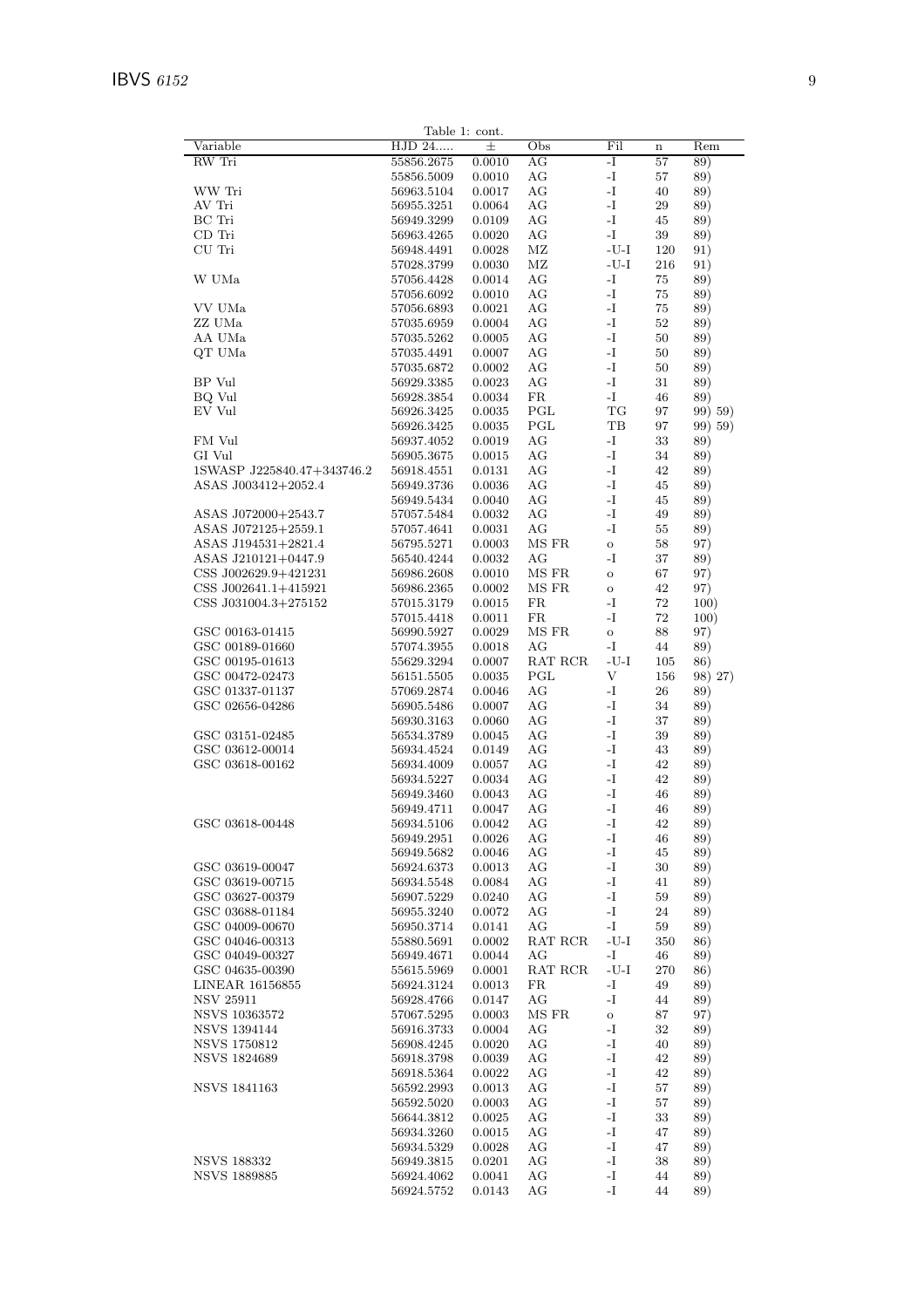| Table 1: cont.             |            |        |              |              |             |     |  |  |  |  |
|----------------------------|------------|--------|--------------|--------------|-------------|-----|--|--|--|--|
| Variable                   | HJD 24     | 士      | Obs          | Fil          | $\mathbf n$ | Rem |  |  |  |  |
| <b>NSVS 2560518</b>        | 57035.5761 | 0.0015 | AG           | -I           | 52          | 89) |  |  |  |  |
| <b>NSVS 3769020</b>        | 56940.5155 | 0.0111 | AG           | -I           | 47          | 89) |  |  |  |  |
| NSVS 3842733               | 56928.6075 | 0.0019 | AG           | -I           | 51          | 89) |  |  |  |  |
| <b>NSVS 3971593</b>        | 56940.4695 | 0.0113 | AG           | -I           | 47          | 89) |  |  |  |  |
| <b>NSVS 4116978</b>        | 56943.3385 | 0.0036 | AG           | -I           | 47          | 89) |  |  |  |  |
|                            | 56943.4963 | 0.0024 | AG           | -I           | 47          | 89) |  |  |  |  |
|                            | 56943.6455 | 0.0009 | AG           | -I           | 47          | 89) |  |  |  |  |
| <b>NSVS 4863977</b>        | 57035.5289 | 0.0025 | AG           | -I           | 49          | 89) |  |  |  |  |
| <b>NSVS 4873889</b>        | 57035.5622 | 0.0016 | AG           | -I           | 51          | 89) |  |  |  |  |
| <b>NSVS 503993</b>         | 56978.3689 | 0.0043 | AG           | -I           | 48          | 89) |  |  |  |  |
| <b>NSVS 5873337</b>        | 56905.5771 | 0.0045 | AG           | -I           | 38          | 89) |  |  |  |  |
| <b>NSVS 5875899</b>        | 56905.3875 | 0.0081 | AG           | -I           | 37          | 89) |  |  |  |  |
| <b>NSVS 8500709</b>        | 56918.3592 | 0.0057 | AG           | -I           | 35          | 89) |  |  |  |  |
| NSVS 8554141               | 56918.3348 | 0.0023 | AG           | -I           | 35          | 89) |  |  |  |  |
| ROTSE1 J125947.50+365843.6 | 57056.6666 | 0.0088 | AG           | $\mathbf{I}$ | 73          | 89) |  |  |  |  |
| STARE aur0 306             | 57060.3245 | 0.0022 | AG           | -I           | 32          | 89) |  |  |  |  |
| TYC 2964-1200-1            | 57061.3205 | 0.0079 | AG           | -I           | 32          | 89) |  |  |  |  |
| TYC 3983-1552              | 55795.4293 | 0.0240 | AG           | -I           | 37          | 89) |  |  |  |  |
| TYC 4047-267-1             | 56933.4708 | 0.0024 | AG           | -I           | 50          | 89) |  |  |  |  |
| $T-Cas0-02013$             | 56928.4425 | 0.0058 | AG           | -I           | 51          | 89) |  |  |  |  |
| UCAC3 213-102451           | 55643.4776 | 0.0011 | FR           | -I           | 77          | 89) |  |  |  |  |
|                            | 56727.2897 | 0.0016 | FR           | -I           | 71          | 89) |  |  |  |  |
|                            | 56727.4553 | 0.0009 | FR           | -I           | 71          | 89) |  |  |  |  |
| UCAC3 220-058696           | 55514.6125 | 0.0005 | FR           | $\mathbf{I}$ | 44          | 89) |  |  |  |  |
|                            | 56712.3628 | 0.0003 | FR           | -I           | 80          | 89) |  |  |  |  |
|                            | 56712.5278 | 0.0007 | FR           | -I           | 80          | 89) |  |  |  |  |
|                            | 56714.3285 | 0.0010 | FR           | -I           | 57          | 89) |  |  |  |  |
|                            | 56714.4930 | 0.0009 | FR           | -I           | 57          | 89) |  |  |  |  |
| U-A2 0900-04405532         | 56990.6239 | 0.0012 | MS FR        | $\mathbf O$  | 68          | 97) |  |  |  |  |
| U-A2 1275-06888047         | 56984.5967 | 0.0007 | MS FR        | $\mathbf O$  | 61          | 97) |  |  |  |  |
| U-B1 1176-0623404          | 55352.4927 | 0.0050 | <b>SIR</b>   | $\mathbf O$  | 147         | 93) |  |  |  |  |
|                            | 55375.4687 | 0.0050 | <b>SIR</b>   | $\mathbf O$  | 94          | 93) |  |  |  |  |
|                            | 55380.4860 | 0.0050 | SIR          | $\mathbf{o}$ | 87          | 93) |  |  |  |  |
|                            | 55398.4391 | 0.0050 | <b>SIR</b>   | $\mathbf O$  | 95          | 93) |  |  |  |  |
|                            | 55405.4359 | 0.0050 | SIR          | $\mathbf O$  | 127         | 93) |  |  |  |  |
|                            | 55451.3834 | 0.0050 | <b>SIR</b>   | $\mathbf O$  | 75          | 93) |  |  |  |  |
| U-B1 1177-0635723          | 55341.5142 | 0.0030 | <b>SIR</b>   | $\mathbf O$  | 118         | 93) |  |  |  |  |
|                            | 55352.5033 | 0.0020 | SIR          | $\mathbf O$  | 147         | 93) |  |  |  |  |
|                            | 55371.4485 | 0.0030 | <b>SIR</b>   | $\mathbf{o}$ | 170         | 93) |  |  |  |  |
|                            | 55374.4889 | 0.0030 | SIR          | $\mathbf O$  | 243         | 93) |  |  |  |  |
|                            | 55385.4809 | 0.0010 | <b>SIR</b>   | $\mathbf O$  | 149         | 93) |  |  |  |  |
| U-B1 1177-0635723          | 55393.4316 | 0.0020 | <b>SIR</b>   | $\mathbf O$  | 53          | 93) |  |  |  |  |
|                            | 55408.4023 | 0.0010 | <b>SIR</b>   | $\mathbf O$  | 70          | 93) |  |  |  |  |
|                            | 55430.3861 | 0.0030 | <b>SIR</b>   | $\mathbf{o}$ | 77          | 93) |  |  |  |  |
|                            | 55441.3787 | 0.0010 | $_{\rm SIR}$ | $\circ$      | 59          | 93) |  |  |  |  |
| U-B1 1177-0636539          | 55374.4453 | 0.0040 | <b>SIR</b>   | $\mathbf O$  | 242         | 93) |  |  |  |  |
| U-B1 1178-0639212          | 55374.5103 | 0.0001 | SIR          | $\mathbf O$  | 142         | 93) |  |  |  |  |
|                            | 55375.5242 | 0.0005 | $_{\rm SIR}$ | $\mathbf{o}$ | 76          | 93) |  |  |  |  |
|                            | 55385.4063 | 0.0006 | SIR          | $\mathbf O$  | 148         | 93) |  |  |  |  |
|                            | 55393.5183 | 0.0006 | ${\rm SIR}$  | $\mathbf{o}$ | 96          | 93) |  |  |  |  |
|                            | 55405.4278 | 0.0005 | <b>SIR</b>   | -I           | 127         | 93) |  |  |  |  |
|                            | 55408.4691 | 0.0006 | <b>SIR</b>   | $\mathbf O$  | 105         | 93) |  |  |  |  |
|                            | 55441.4141 | 0.0005 | SIR          | $\mathbf{o}$ | 80          | 93) |  |  |  |  |
|                            | 55443.4418 | 0.0005 | <b>SIR</b>   | $\mathbf O$  | 87          | 93) |  |  |  |  |
| U-B1 1400-0455467          | 56934.4844 | 0.0191 | AG           | -I           | 40          | 89) |  |  |  |  |

Table 2: Times of maxima of pulsating stars

| Variable | $HJD 24$   |        | Obs        | Ref     | Fil | n         | Rem |
|----------|------------|--------|------------|---------|-----|-----------|-----|
| SW And   | 56268.3783 | 0.0104 | PGL        |         | 78  | $101)$ 6) |     |
|          | 56929.5549 | 0.0012 | ALH        | R       | 579 | 92)       |     |
|          | 56933.535  | 0.001  | AG         | -1      | 51  | 89)       |     |
| XX And   | 56934.4982 | 0.0024 | ALH        | $\circ$ | 367 | 92)       |     |
| CC And   | 56949.3150 | 0.0014 | ALH        |         | 416 | 92)       |     |
|          | 56949.4444 | 0.0018 | ALH        |         | 416 | 92)       |     |
| GP And   | 56659.2880 | 0.0010 | <b>BRW</b> |         | 110 | 90)       |     |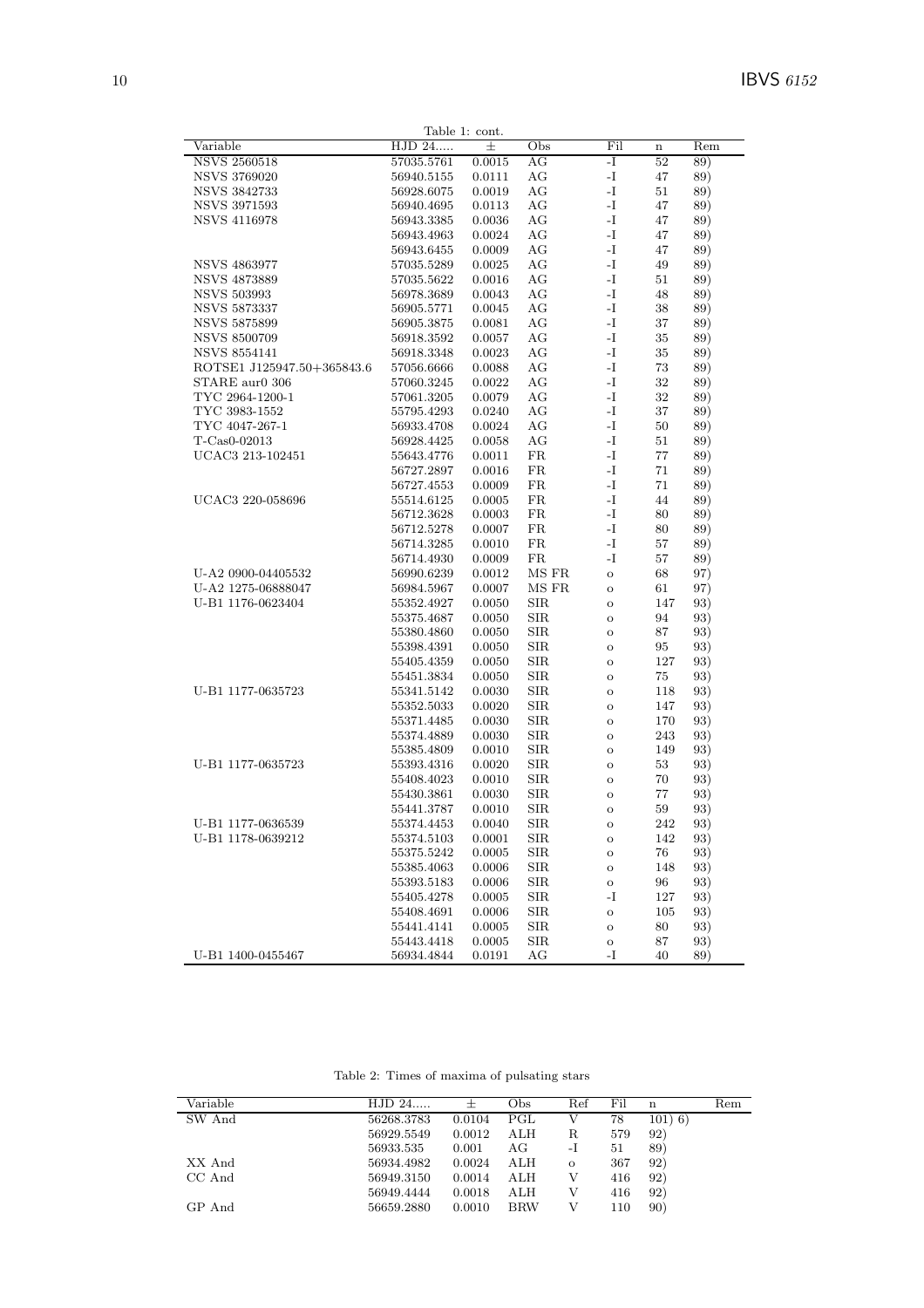$11\,$ 

|                        |            | Table 2: cont. |                             |                |            |             |     |
|------------------------|------------|----------------|-----------------------------|----------------|------------|-------------|-----|
| Variable               | HJD 24     | 士              | Obs                         | Ref            | Fil        | $\mathbf n$ | Rem |
| GP And                 | 56957.2506 | 0.0006         | ALH                         | V              | 495        | 92)         |     |
|                        | 56957.3287 | 0.0005         | ALH                         | V              | 495        | 92)         |     |
|                        | 56957.4072 | 0.0004         | ALH                         | V              | 495        | 92)         |     |
|                        | 56957.4863 | 0.0005         | ALH                         | V              | 495        | 92)         |     |
|                        | 56957.5649 | 0.0005         | ALH                         | V              | 495        | 92)         |     |
|                        | 56958.3616 | 0.0010         | <b>BRW</b>                  | V              | 368        | 91)         |     |
|                        | 56958.4411 | 0.0010         | BRW                         | V              | 368        | 91)         |     |
|                        | 56958.5189 | 0.0010         |                             | V              | 368        |             |     |
|                        |            |                | <b>BRW</b>                  |                |            | 91)         |     |
|                        | 56958.5976 | 0.0010         | <b>BRW</b>                  | V              | 368        | 91)         |     |
| OV And                 | 56886.4071 | 0.0035         | PGL                         | V              | 103        | 99) 23)     |     |
|                        | 56917.4664 | 0.0035         | PGL                         | V              | 159        | 99) 21)     |     |
|                        | 56948.5249 | 0.0010         | ALH                         | $\mathbf O$    | 614        | 92)         |     |
| $V524$ And             | 56950.3128 | 0.0010         | ALH                         | $\mathbf O$    | 493        | 92)         |     |
|                        | 56950.4106 | 0.0015         | ALH                         | $\mathbf O$    | 493        | 92)         |     |
|                        | 56950.5021 | 0.0011         | ALH                         | $\mathbf O$    | 493        | 92)         |     |
|                        | 56950.5963 | 0.0012         | ALH                         | $\mathbf O$    | 493        | 92)         |     |
|                        | 56963.4680 | 0.0010         | BRW                         | V              | 149        | 91)         |     |
|                        | 56963.5490 | 0.0030         | BRW                         | V              | 149        | 91)         |     |
| V544 And               | 56920.3443 | 0.0035         | PGL                         | ТG             | 220        | 99) 63)     |     |
|                        | 56920.3443 | 0.0035         | PGL                         | TR             | 220        | 99) 61)     |     |
|                        |            |                | PGL                         | TВ             | 220        |             |     |
|                        | 56920.3445 | 0.0035         |                             |                |            | 99) 65)     |     |
|                        | 56920.4507 | 0.0035         | PGL                         | TG             | 220        | 99) 62)     |     |
|                        | 56920.4509 | 0.0035         | PGL                         | TR             | 220        | 99) 60)     |     |
|                        | 56920.4513 | 0.0035         | PGL                         | TВ             | 220        | 99) 64)     |     |
|                        | 56970.2481 | 0.0015         | ALH                         | $\mathbf{o}$   | 280        | 92)         |     |
|                        | 56970.3565 | 0.0013         | ALH                         | $\mathbf O$    | 280        | 92)         |     |
| RV Ari                 | 56985.3461 | 0.0006         | WLH                         | $-U-I$         | 36         | 94)         |     |
| CR Aur                 | 54405.7108 | 0.0035         | PGL                         | CV             | 204        | 102) 80)    |     |
|                        | 54418.6930 | 0.0035         | PGL                         | CV             | 59         | 102) 81)    |     |
|                        | 54437.5776 | 0.0035         | PGL                         | $\mathrm{CV}$  | 111        | $102)$ 77)  |     |
|                        | 54447.6193 | 0.0035         | PGL                         | $_{\rm CV}$    | $72\,$     | 102) 79)    |     |
| YZ Boo                 | 56776.4262 | 0.0035         | PGL                         | TG             | 87         | 99) 15)     |     |
|                        | 56776.4280 | 0.0035         | PGL                         | TВ             | 87         | 99) 15)     |     |
| DD Boo                 | 56691.5785 | 0.0008         | MS FR                       | $\mathbf O$    | 65         | 97)         |     |
| RW Cnc                 |            |                | AG                          | -1             | 135        |             |     |
|                        | 57074.555  | 0.001          |                             |                |            | 89)         |     |
| BI CMi                 | 57074.317  | 0.001          | АG                          | -1             | 41         | 89)         |     |
|                        | 57074.442  | 0.001          | AG                          | $\mathbf{-I}$  | 41         | 89)         |     |
| $V516$ Cas             | 56642.4146 | 0.0015         | ΜZ                          | -U-I           | 191        | 91)         |     |
|                        | 56691.2865 | 0.0014         | ΜZ                          | -U-I           | 99         | 91)         |     |
|                        | 56917.4902 | 0.0015         | ΜZ                          | -U-I           | 112        | 91)         |     |
|                        | 56924.3564 | 0.0015         | $\rm MZ$                    | -U-I           | 87         | 91)         |     |
| $V1040$ Cas            | 56897.516  | 0.002          | MS FR                       | $\mathbf O$    | 57         | 97)         |     |
|                        | 56897.591  | 0.002          | MS FR                       | $\mathbf O$    | 57         | 97)         |     |
| $V1041$ Cas            | 56965.621  | 0.001          | AG                          | -1             | 50         | 89)         |     |
| $V1057$ Cas            | 56950.519  | 0.005          | АG                          | $\mathbf{I}$   | 59         | 89)         |     |
| V876 Cep               | 56924.464  | 0.001          | $\rm{AG}$                   | $\mathbf{I}$ – | 30         | 89)         |     |
|                        | 56924.620  | 0.001          | AG                          | -1             | 30         | 89)         |     |
| XX Cyg                 | 56897.5131 | 0.0104         | PGL                         | V              | 159        | 99) 26)     |     |
|                        |            | 0.001          | AG                          | $\mathbf{-I}$  | $\bf 23$   |             |     |
| XZ Cyg                 | 56934.369  |                |                             |                |            | 89)         |     |
| V789 Cyg               | 56949.3453 | 0.0003         | $\mathop{\rm SCI}\nolimits$ | $\mathbf O$    | 60         | 90)         |     |
|                        | 56958.3071 | 0.0002         | $_{\rm SCI}$                | $\mathbf{o}$   | 51         | 90)         |     |
| $V791$ Cyg             | 53920.541  | 0.003          | ${\rm FR}$                  | -1             | 25         | 87)         |     |
|                        | 53992.534  | 0.003          | ${\rm FR}$                  | -I             | ${\bf 26}$ | 87)         |     |
|                        | 54033.391  | 0.005          | ${\rm FR}$                  | $\mathbf{-I}$  | 93         | 87) 3)      |     |
|                        | 54033.452  | 0.010          | FR                          | -1             | 93         | 87) 4)      |     |
|                        | 56984.324  | 0.004          | FR                          | $\mathbf{-I}$  | 53         | 89)         |     |
| $V1240 \,\mathrm{Cyg}$ | 56816.472  | 0.002          | MS FR                       | $\mathbf{o}$   | 63         | 97)         |     |
| V2367 Cyg              | 56903.4923 | 0.0010         | <b>BRW</b>                  | V              | 250        | 91)         |     |
|                        | 56904.3777 | 0.0020         | <b>BRW</b>                  | V              | 250        | 91)         |     |
|                        | 56904.5596 | 0.0020         | <b>BRW</b>                  | V              | 250        | 91)         |     |
|                        |            |                |                             |                |            |             |     |
| $V2455$ Cyg            | 56867.4869 | 0.0020         | <b>BRW</b>                  | V              | 153        | 91)         |     |
|                        | 56867.5832 | 0.0010         | <b>BRW</b>                  | V              | 153        | 91)         |     |
|                        | 56914.5926 | 0.0035         | PGL                         | $\, {\bf B}$   | 149        | 99) 7)      |     |
|                        | 56914.5930 | 0.0035         | PGL                         | V              | 149        | 99) 7)      |     |
| AR Her                 | 56915.4639 | 0.0035         | PGL                         | V              | 114        | 99) 22)     |     |
|                        | 56917.3389 | 0.0035         | PGL                         | Β              | 105        | 99) 16)     |     |
|                        | 56917.3389 | 0.0035         | PGL                         | ${\bf R}$      | 105        | 99) 16)     |     |
|                        | 56917.3389 | 0.0035         | PGL                         | V              | 105        | 99) 16)     |     |
|                        | 56923.4358 | 0.0035         | PGL                         | V              | 89         | 99) 18)     |     |
|                        | 56924.3743 | 0.0035         | PGL                         | V              | 102        | 99) 19)     |     |
| FY Her                 | 56912.3849 | 0.0020         | ΜZ                          | $-U-I$         | 115        | 91)         |     |
|                        |            |                |                             |                |            |             |     |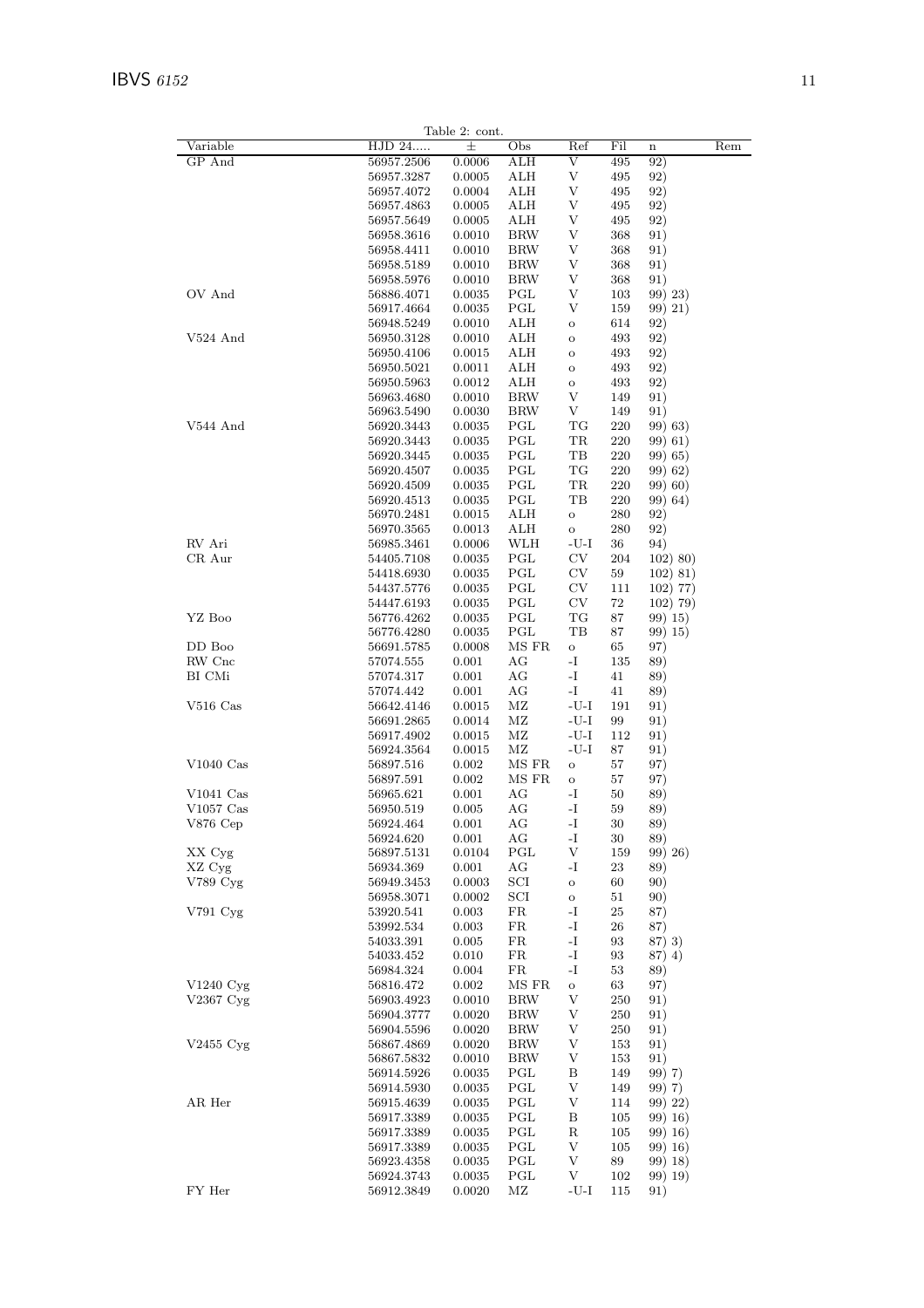|                         | Table 2: cont.            |                  |                          |                   |            |                       |     |
|-------------------------|---------------------------|------------------|--------------------------|-------------------|------------|-----------------------|-----|
| Variable                | HJD 24                    | 土                | Obs                      | Ref               | Fil        | $\mathbf n$           | Rem |
| V392 Her                | 56918.3390                | 0.0010           | MZ                       | $-U-I$            | 92         | 91)                   |     |
| V1139 Her               | 56858.4985                | 0.0020           | <b>BRW</b>               | V                 | 96         | 91)                   |     |
| $V2109$ Her             | 56820.3839<br>56820.4173  | 0.0010<br>0.0010 | <b>BRW</b><br><b>BRW</b> | V<br>V            | 84<br>84   | 91)<br>91)            |     |
|                         | 56820.4350                | 0.0010           | <b>BRW</b>               | V                 | 84         | 91)                   |     |
|                         | 56824.4371                | 0.0010           | <b>BRW</b>               | V                 | 93         | 91)                   |     |
|                         | 56838.4404                | 0.0010           | <b>BRW</b>               | V                 | 93         | 91)                   |     |
|                         | 56838.4918                | 0.0010           | <b>BRW</b>               | V                 | $77\,$     | 91)                   |     |
| VX Hya                  | 55674.3359                | 0.0013           | <b>FLG</b>               | $-U-I$            | 58         | 88)                   |     |
| $\operatorname{GP}$ Leo | 57067.570                 | 0.002            | MS FR                    | $\mathbf O$       | 58         | 97)                   |     |
| EN Lyn                  | 54075.7054                | 0.0035           | PGE                      | CV                | 129        | $102)$ 78)            |     |
|                         | 54085.6989                | 0.0035           | PGE                      | $_{\rm CV}$       | 55         | $102)$ 73)            |     |
|                         | 54100.7006<br>54120.6991  | 0.0035<br>0.0035 | PGE<br>PGE               | $_{\rm CV}$<br>CV | 60<br>45   | 102)76)<br>$102)$ 68) |     |
|                         | 54122.5813                | 0.0035           | PGE                      | CV                | 56         | $102)$ 70)            |     |
|                         | 54142.5865                | 0.0035           | PGE                      | $_{\rm CV}$       | 71         | $102)$ 67)            |     |
|                         | 54147.5923                | 0.0035           | PGE                      | CV                | 44         | $102)$ 69)            |     |
|                         | 54149.4618                | $0.0035\,$       | PGE                      | $_{\rm CV}$       | 70         | $102)$ 71)            |     |
|                         | 54154.4617                | 0.0035           | PGE                      | $_{\rm CV}$       | 82         | $102)$ 72)            |     |
|                         | 54169.4644                | 0.0035           | PGE                      | CV                | 78         | 102) 74)              |     |
|                         | 54194.4661                | 0.0035           | PGE                      | CV                | 64         | 102) 75)              |     |
| WW Lyr                  | 56934.325                 | 0.000            | FR                       | -I                | 72         | 89)                   |     |
| EN Lyr<br>LX Lyr        | 56940.310<br>56915.3517   | 0.001<br>0.0010  | AG<br>$\rm MZ$           | -I<br>$-U-I$      | 43<br>66   | 89)<br>91)            |     |
| PU Lyr                  | 56934.407                 | 0.003            | FR                       | -1                | 68         | 89)                   |     |
| $V593$ Lyr              | 56890.5044                | 0.0010           | <b>BRW</b>               | V                 | 127        | 91)                   |     |
|                         | 56890.6077                | 0.0010           | <b>BRW</b>               | V                 | 127        | 91)                   |     |
| VV Peg                  | 56926.4662                | 0.0035           | PGL                      | TG                | 63         | 99) 28)               |     |
|                         | 56926.4667                | 0.0035           | PGL                      | TВ                | 63         | 99) 28)               |     |
|                         | 56928.4221                | 0.0016           | ALH                      | $\mathbf{o}$      | 726        | 92)                   |     |
| BH Peg                  | 56897.3665                | 0.0069           | PGL                      | V                 | 394        | 83) 25)               |     |
|                         | 56903.3541                | 0.0035           | PGL                      | $\mathrm{CV}$     | 348        | 83) 17)               |     |
| BP Peg                  | 56917.4493<br>56917.4229  | 0.0035<br>0.0007 | PGL<br>ALH               | V<br>$\mathbf O$  | 385<br>634 | 83) 20)<br>92)        |     |
|                         | 56917.5308                | 0.0009           | ALH                      | $\mathbf O$       | 634        | 92)                   |     |
| $CD$ Peg                | 56970.3903                | 0.0026           | MZ                       | $-U-I$            | 53         | 91) 5)                |     |
| DY Peg                  | 56200.3840                | 0.0035           | PGL                      | V                 | 139        | 99) 12)               |     |
|                         | 56928.4038                | 0.0056           | PGL                      | TB                | 133        | 99) 13)               |     |
|                         | 56928.4039                | 0.0056           | PGL                      | TR                | 133        | 99) 13)               |     |
|                         | 56928.4043                | 0.0056           | PGL                      | TG                | 133        | 99) 13)               |     |
|                         | 56981.3496                | 0.0035           | <b>HPF</b>               | V                 | 331        | 99) 10)               |     |
| $V536$ Peg              | 56981.4225<br>56912.5234  | 0.0035<br>0.0010 | HPF<br><b>BRW</b>        | V<br>V            | 331<br>37  | 99) 11)<br>91)        |     |
| AR Per                  | 56657.3067                | 0.0035           | PGL                      | V                 | 60         | 99) 8)                |     |
|                         | 56905.4012                | 0.0035           | PGL                      | TВ                | 232        | 99) 9)                |     |
|                         | 56905.4012                | 0.0035           | PGL                      | TG                | 232        | 99) 9)                |     |
| V371 Per                | 55849.442                 | 0.007            | FR                       | $\mathbf O$       | 46         | 100)                  |     |
| SS Psc                  | 56903.5283                | 0.0035           | PGL                      | V                 | 116        | 99) 24)               |     |
|                         | 56903.5289                | 0.0035           | PGL                      | TR                | 116        | 99) 24)               |     |
|                         | 56903.5414                | 0.0035           | PGL                      | $_{\rm{TB}}$      | 116        | 99) 24)               |     |
| UU Tri                  | 56706.2859:<br>57028.4794 | 0.0022<br>0.0024 | ΜZ<br>$\rm MZ$           | $-U-I$<br>$-U-I$  | 216<br>216 | 91)<br>91)            |     |
| UX Tri                  | 56886.4710                | 0.0035           | PGL                      | V                 | 82         | 99) 66)               |     |
| BW Tri                  | 56631.4976                | 0.0035           | ΜZ                       | $-U-I$            | 46         | 91)                   |     |
|                         | 56934.4659                | 0.0030           | ΜZ                       | -U-I              | 129        | 91)                   |     |
|                         | 56972.2772                | 0.0030           | $\rm MZ$                 | $-U-I$            | 120        | 91)                   |     |
| BN Vul                  | 56904.4902                | 0.0069           | PGL                      | TG                | 443        | 99) 14)               |     |
|                         | 56904.4902                | 0.0069           | PGL                      | $_{\rm{TB}}$      | 443        | 99) 14)               |     |
| 2MASS J19131461+3329277 | 56934.330                 | 0.002            | FR                       | -1                | 85         | 89)                   |     |
| ASAS J070452+1027.5     | 56963.3180                | 0.0002           | MS FR                    | $\mathbf{o}$      | 170        | 97)                   |     |
| GSC 03949-00386         | 56933.266<br>56933.351    | 0.001<br>0.001   | FR<br>${\rm FR}$         | -I<br>-I          | 321<br>321 | 89)<br>89)            |     |
|                         | 56933.460                 | 0.001            | ${\rm FR}$               | -1                | 321        | 89)                   |     |
|                         | 56933.557                 | 0.001            | FR                       | -I                | 321        | 89)                   |     |
|                         | 56933.648 :               | 0.001            | ${\rm FR}$               | $\mathbf{-I}$     | 321        | 89)                   |     |
|                         | 56935.271                 | 0.002            | FR                       | -1                | 55         | 89)                   |     |
| GSC 04464-00924         | 56919.3668                | 0.0020           | <b>BRW</b>               | V                 | 82         | 91)                   |     |
|                         | 56928.3457                | 0.0010           | <b>BRW</b>               | V                 | 146        | 91)                   |     |
|                         | 56928.4238                | 0.0010           | <b>BRW</b>               | V                 | 146        | 91)                   |     |
| NSVS 14243430           | 56879.4154                | 0.0010           | <b>BRW</b>               | V                 | 107        | 91)                   |     |
|                         | 56879.5041                | 0.0020           | <b>BRW</b>               | V                 | 107        | 91)                   |     |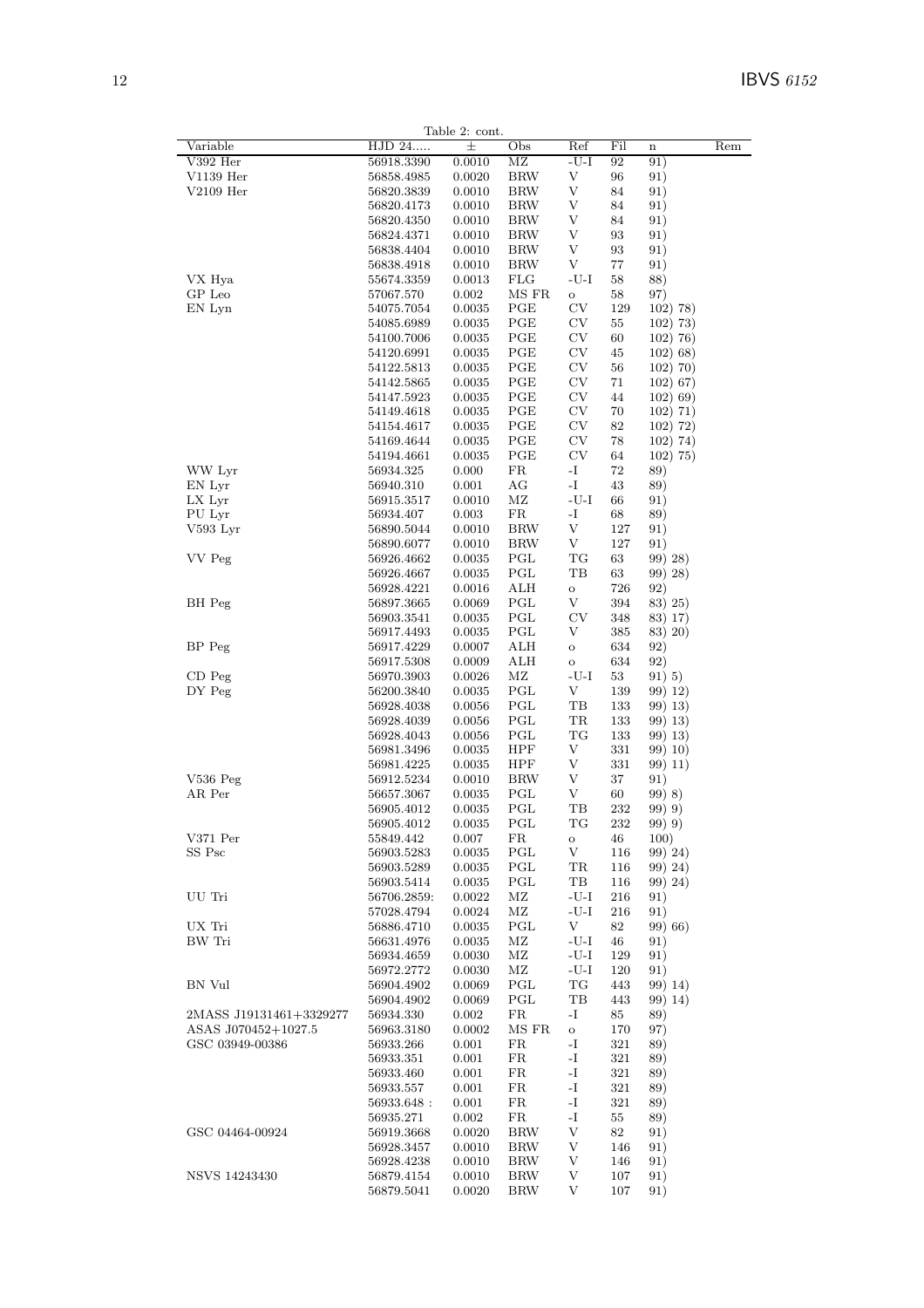|                  |            | Table 2: cont. |                      |                    |     |            |     |
|------------------|------------|----------------|----------------------|--------------------|-----|------------|-----|
| Variable         | HJD 24     | 士              | Obs                  | Ref                | Fil | $\bf n$    | Rem |
| TYC 1698-01052-1 | 56896.4843 | 0.0035         | PGL                  | $\overline{\rm v}$ | 380 | $(83)$ 45) |     |
|                  | 56896.5069 | 0.0035         | PGL                  | V                  | 380 | 83) 44)    |     |
|                  | 56896.5291 | 0.0035         | PGL                  | V                  | 380 | 83) 40)    |     |
|                  | 56897.3733 | 0.0035         | PGL                  | V                  | 307 | 83) 46)    |     |
|                  | 56897.3980 | 0.0035         | PGL                  | V                  | 307 | 83) 43)    |     |
|                  | 56897.4205 | 0.0035         | PGL                  | V                  | 307 | 83) 43)    |     |
|                  | 56897.4406 | 0.0035         | PGL                  | $\mathbf{V}$       | 307 | 83) 41)    |     |
|                  | 56897.4611 | 0.0035         | PGL                  | V                  | 307 | 83) 38)    |     |
|                  | 56897.4854 | 0.0035         | PGL                  | V                  | 307 | 83) 42)    |     |
|                  | 56903.3726 | 0.0035         | PGL                  | $\mathbf O$        | 349 | 83) 32)    |     |
|                  | 56903.3955 | 0.0035         | PGL                  | $\mathbf O$        | 349 | 83) 34)    |     |
|                  | 56903.4149 | 0.0035         | PGL                  | $\mathbf O$        | 349 | 83) 33)    |     |
|                  | 56903.4348 | 0.0035         | PGL                  | $\mathbf{o}$       | 349 | 83) 31)    |     |
|                  | 56903.4577 | 0.0035         | PGL                  | $\mathbf{o}$       | 349 | 83) 29)    |     |
|                  | 56903.4795 | 0.0035         | PGL                  | $\circ$            | 349 | 83) 30)    |     |
| TYC 1698-01052-1 | 56904.4118 | 0.0028         | PGL                  | $\overline{O}$     | 368 | 83) 36)    |     |
|                  | 56904.4310 | 0.0028         | PGL                  | $\circ$            | 368 | 83) 41)    |     |
|                  | 56904.4550 | 0.0028         | PGL                  | $\overline{O}$     | 368 | 83) 37)    |     |
|                  | 56904.4800 | 0.0028         | PGL                  | $\circ$            | 368 | 83) 39)    |     |
|                  | 56904.4989 | 0.0028         | PGL                  | $\mathbf{o}$       | 368 | 83) 35)    |     |
|                  | 56905.3668 | 0.0035         | PGL                  | V                  | 456 | 83) 52)    |     |
|                  | 56905.3668 | 0.0035         | PGL                  | V                  | 456 | 83) 52)    |     |
|                  | 56905.3893 | 0.0035         | PGL                  | V                  | 456 | 83) 52)    |     |
|                  | 56905.4105 | 0.0035         | PGL                  | V                  | 456 | 83) 50)    |     |
|                  | 56905.4337 | 0.0035         | PGL                  | V                  | 456 | 83) 47)    |     |
|                  | 56905.4557 | 0.0035         | PGL                  | V                  | 456 | 83) 46)    |     |
|                  | 56905.4771 | 0.0035         | PGL                  | V                  | 456 | 83) 48)    |     |
|                  | 56905.4985 | 0.0035         | $\operatorname{PGL}$ | V                  | 456 | 83) 49)    |     |
|                  | 56905.5226 | 0.0035         | PGL                  | $\mathbf{V}$       | 456 | 83) 53)    |     |
|                  | 56917.3179 | 0.0035         | PGL                  | V                  | 127 | 83) 51)    |     |
|                  | 56917.4010 | 0.0035         | PGL                  | V                  | 95  | 83) 49)    |     |
|                  | 56917.4652 | 0.0035         | PGL                  | V                  | 99  | 83) 52)    |     |
|                  | 56920.3150 | 0.0035         | PGL                  | $\mathbf{V}$       | 479 | 83) 57)    |     |
|                  | 56920.3955 | 0.0035         | PGL                  | V                  | 479 | 83) 53)    |     |
|                  | 56920.4186 | 0.0035         | PGL                  | V                  | 479 | 83) 54)    |     |
|                  | 56920.4412 | 0.0035         | PGL                  | V                  | 479 | 83) 55)    |     |
|                  | 56920.4627 | 0.0035         | PGL                  | V                  | 479 | 83) 56)    |     |
|                  | 56920.4875 | 0.0035         | PGL                  | V                  | 479 | 83) 58)    |     |
| UCAC3 226-130007 | 56490.478  | 0.002          | FR                   | $\mathbf{I}$       | 119 | 89)        |     |
|                  | 56506.391  | 0.002          | $_{\rm FR}$          | -I                 | 57  | 89)        |     |

### Observers:

- $AG:$ Agerer, F., Tiefenbach
- Alich, K., Schaffhausen ALH:
- BHE: Böhme, D., Nessa
- BRW: Braunwarth, H., Hamburg
- Flechsig, G., East Greenbush USA FLG:
- FR: Frank, P., Velden
- $HPF:$ Hopfer, R., Dresden
- $JU:$ Jungbluth, H., Karlsruhe
- KBL: Kubala, R., Berlin
- MS: Moschner, W., Lennestadt
- $MZ:$ Maintz, G., Bonn
- Jürss, M., Wittenbeck PGE:
- PGL: Pagel, L., Klockenhagen
- $QU:$ Quester, W., Esslingen
- RAT: Rätz, M., Herges-Hallenberg
- $RCR:$ Rätz, K., Herges-Hallenberg
- SCI: Schmidt, U., Karlsruhe
- SIR: Schirmer, J., Harsefeld
- Vollmann, W., Wien AU VLM:
- WLH: Wollenhaupt, G., Oberwiesenthal

#### Remarks:

- number of measurements  $\overline{\mathbf{n}}$ uncertain  $\ddot{\cdot}$
- secondary minimum  $\mathbf{s}$
- normal minimum  $(1)$
- mean error in this case:  $(2)$ standard deviation
- $(3)$ double maximum: time of the first maximum
- $(4)$ double maximum: time of the second maximum
- wave in ascent  $(5)$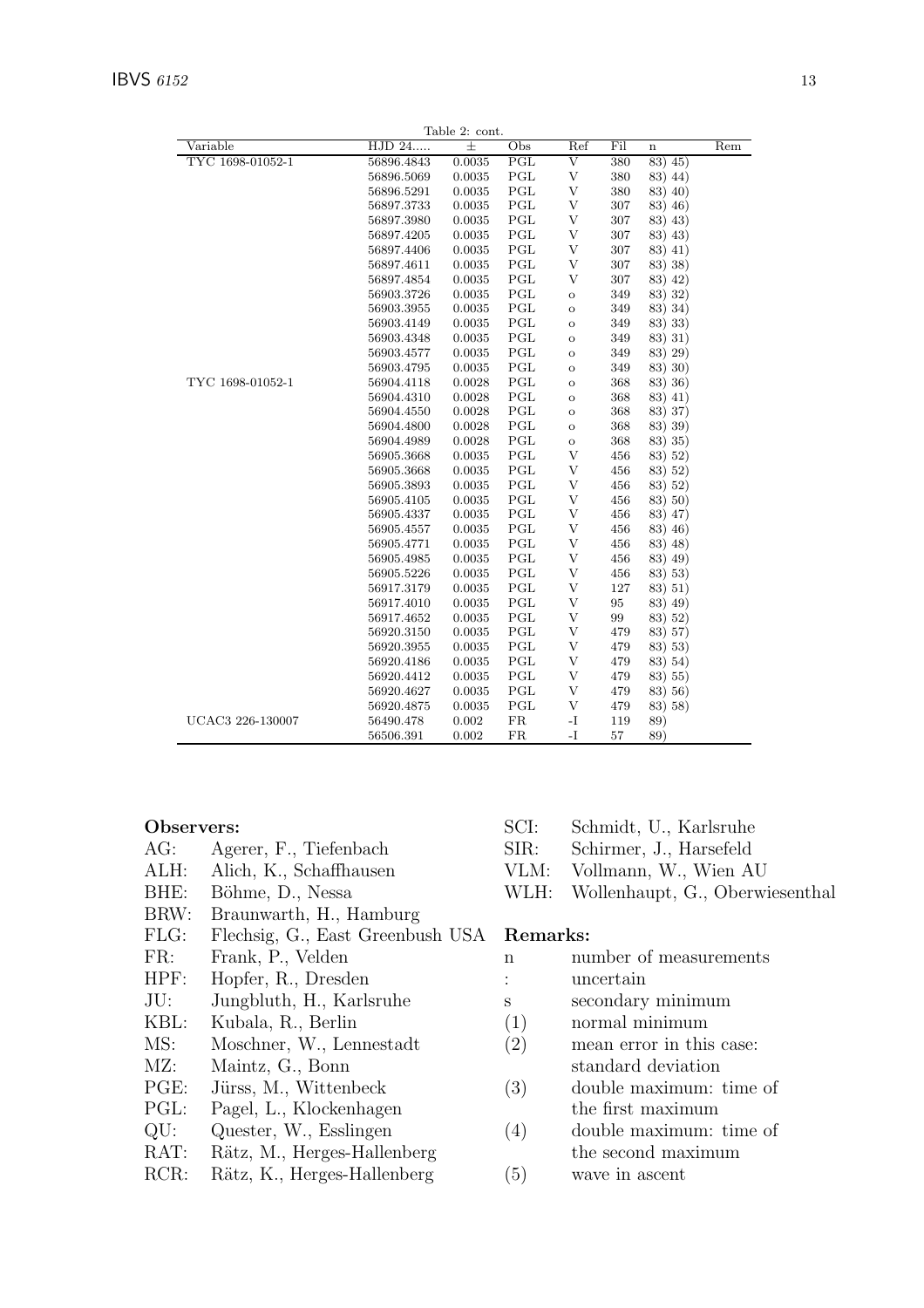| (6)                | $9.048$ mag             |
|--------------------|-------------------------|
| (7)                | $9.063$ mag             |
|                    |                         |
| (8)                | $9.805$ mag             |
| (9)                | $9.825$ mag             |
| (10)               | $9.976$ mag             |
|                    |                         |
| (11)               | 10.024<br>mag           |
| (12)               | $10.025$ mag            |
| $\left(13\right)$  | $10.048~\mathrm{mag}$   |
| 14)                | $10.218$ mag            |
|                    |                         |
| $\left(15\right)$  | $10.274$ mag            |
| (16)               | $10.333 \text{ mag}$    |
| (17)               | $10.379$ mag            |
|                    |                         |
| (18)               | $10.404$ mag            |
| $^{(19)}$          | $10.405~\mathrm{mag}$   |
| (20)               | $10.458$ mag            |
| (21)               | $10.534$ mag            |
|                    |                         |
| (22)               | $10.670~\mathrm{mag}$   |
| (23)               | $10.726$ mag            |
| (24)               | $10.743 \,\mathrm{mag}$ |
|                    |                         |
| (25)               | $11.002~\mathrm{mag}$   |
| (26)               | $11.022$ mag            |
| (27)               | 11.187<br>mag           |
| (28)               | $11.226~\mathrm{mag}$   |
|                    |                         |
| $\left( 29\right)$ | $11.269$ mag            |
| (30)               | 11.271<br>mag           |
| (31)               | $11.272~\mathrm{mag}$   |
| (32)               | $11.276$ mag            |
|                    |                         |
|                    | 11.277<br>mag           |
| (34)               | 11.278 mag              |
| (35                | 11.281<br>mag           |
| (36                | 11.282<br>mag           |
|                    |                         |
| (37)               | 11.283<br>mag           |
| (38)               | 11.285<br>mag           |
| (39)               | 11.286<br>mag           |
| (40)               | 11.287<br>mag           |
|                    |                         |
| (41)               | 11.289<br>mag           |
| (42)               | 11.291<br>mag           |
| (43)               | 11.292<br>mag           |
| (44)               | 11.295                  |
|                    | mag                     |
| (45)               | 11.299<br>mag           |
| (46)               | 11.300<br>mag           |
| (47)               | 11.302<br>mag           |
|                    |                         |
| (48)               | 11.305<br>mag           |
| (49)               | 11.314<br>mag           |
| (50)               | 11.315<br>mag           |
| (51)               | 11.320<br>mag           |
|                    |                         |
| (52)               | 11.324<br>mag           |
| (53)               | 11.328<br>mag           |
| (54)               | 11.342<br>mag           |
| (55)               | 11.345<br>mag           |
|                    |                         |

| (56) | 11.349<br>mag        |
|------|----------------------|
| (57) | 11.364<br>mag        |
| (58) | 11.365<br>mag        |
| (59) | 11.667<br>mag        |
| (60) | 12.285<br>mag        |
| (61) | 12.302<br>mag        |
| (62) | 12.413<br>mag        |
| (63) | 12.450<br>mag        |
| (64) | 12.750<br>mag        |
| (65) | 12.784<br>mag        |
| (66) | 12.933<br>mag        |
| (67) | 13.266<br>mag        |
| (68) | 13.267<br>mag        |
| (69) | 13.273<br>mag        |
| (70) | 13.278<br>mag        |
| (71) | 13.289<br>mag        |
| (72) | 13.316<br>mag        |
| (73) | 13.318<br>mag        |
| (74) | 13.323<br>mag        |
| (75) | 13.337<br>mag        |
| (76) | 13.341<br>mag        |
| (77) | 13.358<br>mag        |
| (78) | 13.361<br>mag        |
| (79) | 13.375<br>mag        |
| (80) | 13.631<br>mag        |
| (R1  | 13 732<br>$ma\sigma$ |

- (81) 13.732 mag
- (82) 16.302 mag

## Photometers:

- (83) CCD camera Artemis 4021
- (84) CCD camera FLI Proline 16803
- (85) CCD camera Mead DSI Pro 3
- (86) CCD camera Moravian G2-1600
- (87) CCD camera OES-LcCCD12
- (88) CCD camera Sigma 402
- (89) CCD camera Sigma 1603
- (90) CCD camera ST-7
- (91) CCD camera ST-7E
- (92) CCD camera ST-8 XMEI
- (93) CCD camera ST-8 XME
- (94) CCD camera ST-8 XM
- (95) CCD camera ST-10 XME
- (96) CCD camera STL-11000 M
- (97) CCD camera STXL-6303E
- (98) CCD camera QHY8
- (99) CCD camera QHY8L
- (100) camera Canon EOS 450D
- (101) camera Canon EOS 1100D
- $(102)$  SuperWasp 2048×2048 px